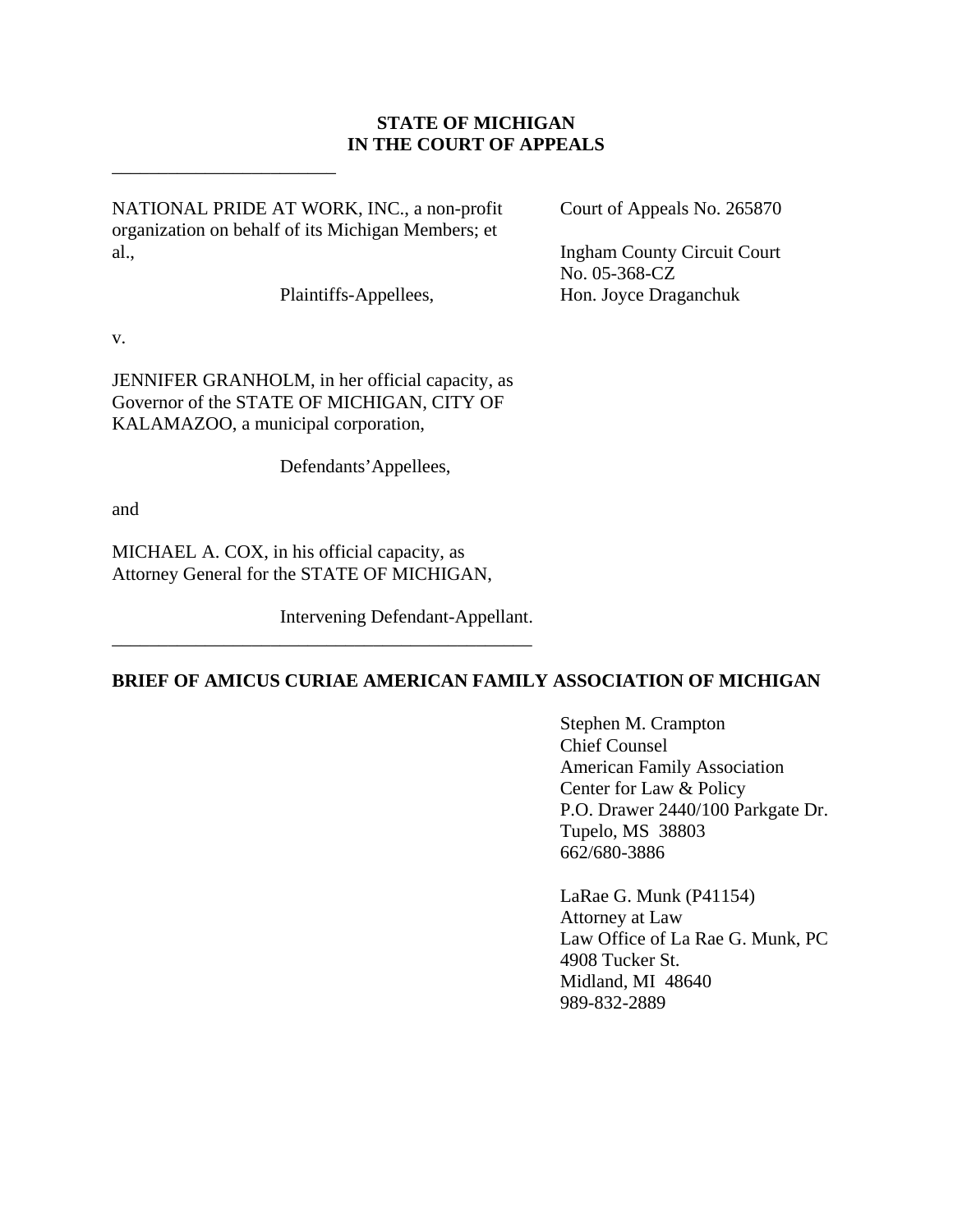| I.  |           |                                                                                                                                                                                                                                                                                                                                                                                                              |
|-----|-----------|--------------------------------------------------------------------------------------------------------------------------------------------------------------------------------------------------------------------------------------------------------------------------------------------------------------------------------------------------------------------------------------------------------------|
| II. |           | The plain language of the amendment and the circumstances surrounding its<br>adoption indicate an intent by the people to prohibit government from recognizing<br>or treating same-sex relationships as equal or similar to marriage for any purpose,<br>including conferral of benefits on government employees involved in such                                                                            |
|     |           | A. AFA – Michigan, argued clearly and consistently that the proposal would,<br>and was intended to, prohibit the state and its political subdivisions – in their<br>capacity as public employers – from recognizing same-sex relationships as<br>being equal or similar to marriage "for any purpose," expressly including for<br>the purpose of granting taxpayer-financed benefits to government employees |
|     | <b>B.</b> | The ACLU of Michigan, a leading public opponent of the amendment, argued<br>that it would prohibit government recognition of same-sex couples for the<br>purpose of providing taxpayer-financed benefits to government employees                                                                                                                                                                             |
|     | C.        | Special interest newspapers that opposed the amendment argued that it would<br>ban taxpayer-financed benefits for government employees involved in same-                                                                                                                                                                                                                                                     |
|     |           | D. Leading homosexual activists who opposed the amendment argued that it<br>would ban taxpayer-financed benefits for government employees involved                                                                                                                                                                                                                                                           |
|     | Е.        | Coalition for a Fair Michigan (CFM), the registered campaign committee that<br>opposed the amendment during the 2004 election, expressly advised voters<br>that the amendment would ban taxpayer-financed benefits for government                                                                                                                                                                            |

# **TABLE OF CONTENTS**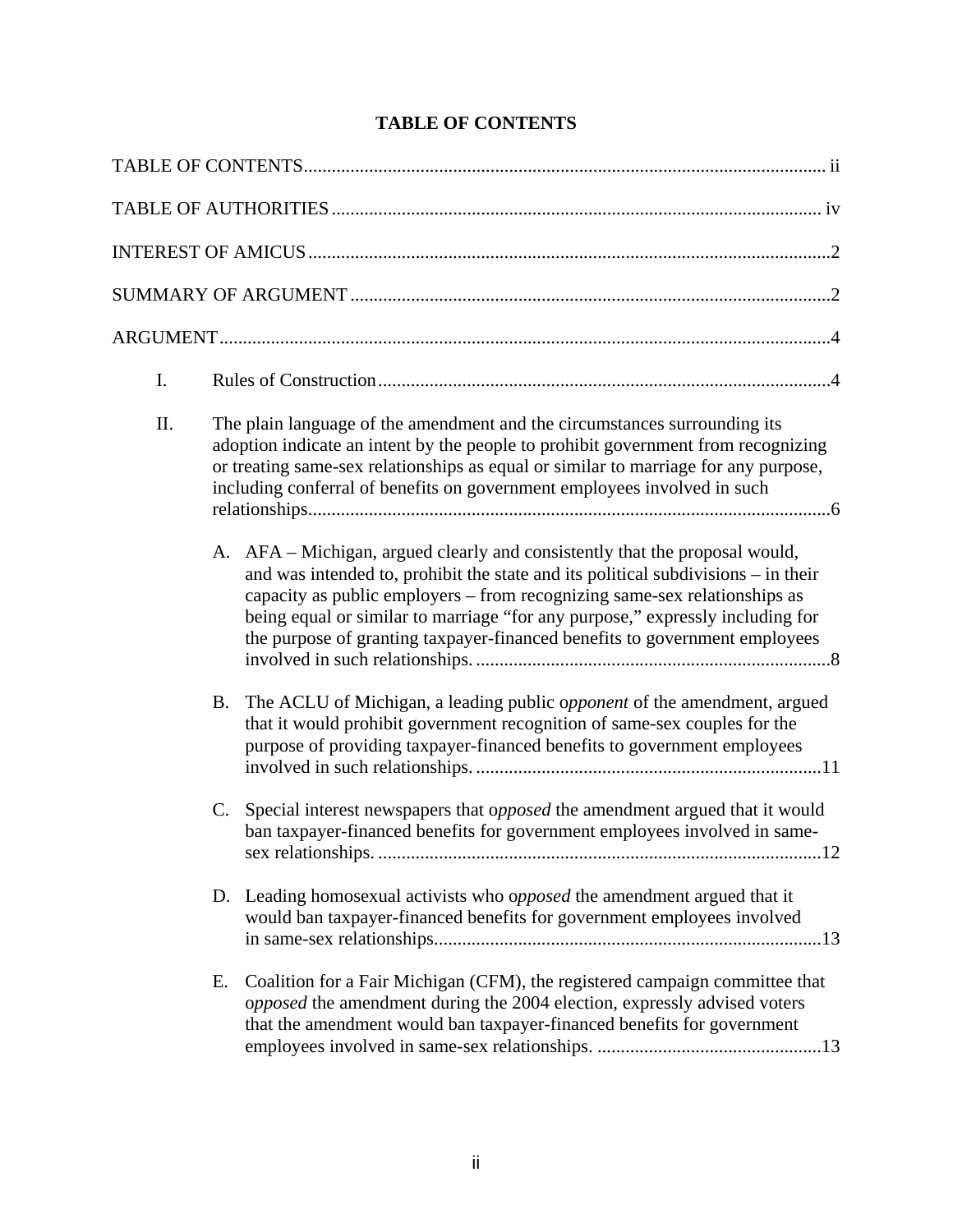|      | F. An independent poll immediately prior to the November 2004 election<br>indicated that Michigan voters opposed government provision of taxpayer-<br>financed benefits to the same-sex partners of government employees by a<br>percentage nearly identical to, and even slightly higher than those who |  |
|------|----------------------------------------------------------------------------------------------------------------------------------------------------------------------------------------------------------------------------------------------------------------------------------------------------------|--|
|      |                                                                                                                                                                                                                                                                                                          |  |
| III. |                                                                                                                                                                                                                                                                                                          |  |
|      |                                                                                                                                                                                                                                                                                                          |  |
|      |                                                                                                                                                                                                                                                                                                          |  |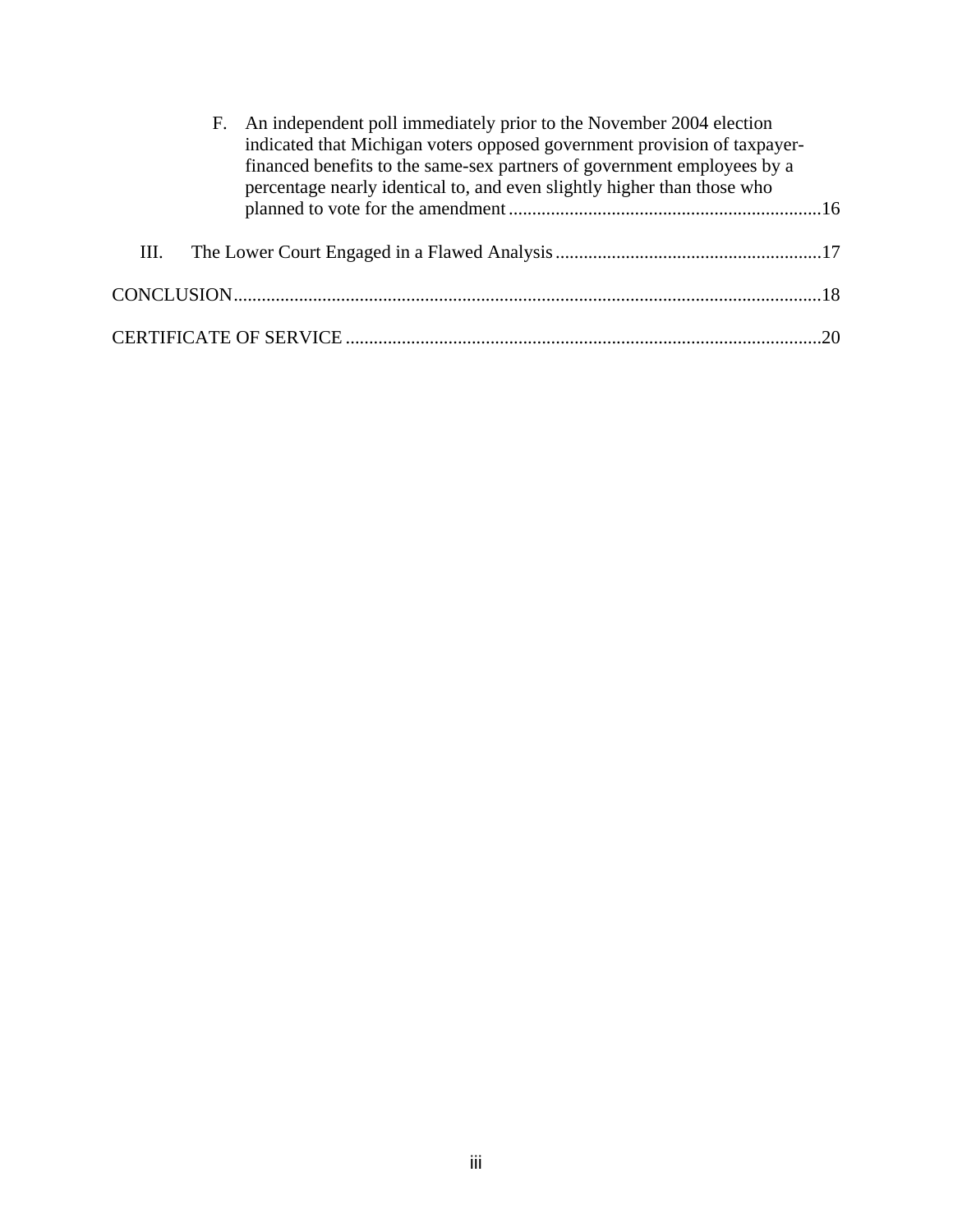# **TABLE OF AUTHORITIES**

## **CASES PAGE NOS.**

| American Axle & Mfg., Inc. v. City of Hamtramck, |
|--------------------------------------------------|
| Bolt v. City of Lansing,                         |
| County Road Ass'n of Michigan v. Governor,       |
| Skinner v. Oklahoma,                             |
| Traverse City School Dist. v. Attorney General,  |
| Wayne Co. v. Hathcock,                           |
| White v. Ann Arbor,                              |

# **STATUTES AND RULES**

## **OTHER AUTHORITIES**

| ACLU of Michigan, October 11, 2004,                                        |  |
|----------------------------------------------------------------------------|--|
| http://www.aclumich.org/modules.php?name=ExtraNews&file=article&sid=26  11 |  |
| <b>ACLU</b> of Michigan                                                    |  |
| http://www.aclumich.org/proposal2/flyer.pdf,                               |  |
|                                                                            |  |
|                                                                            |  |
|                                                                            |  |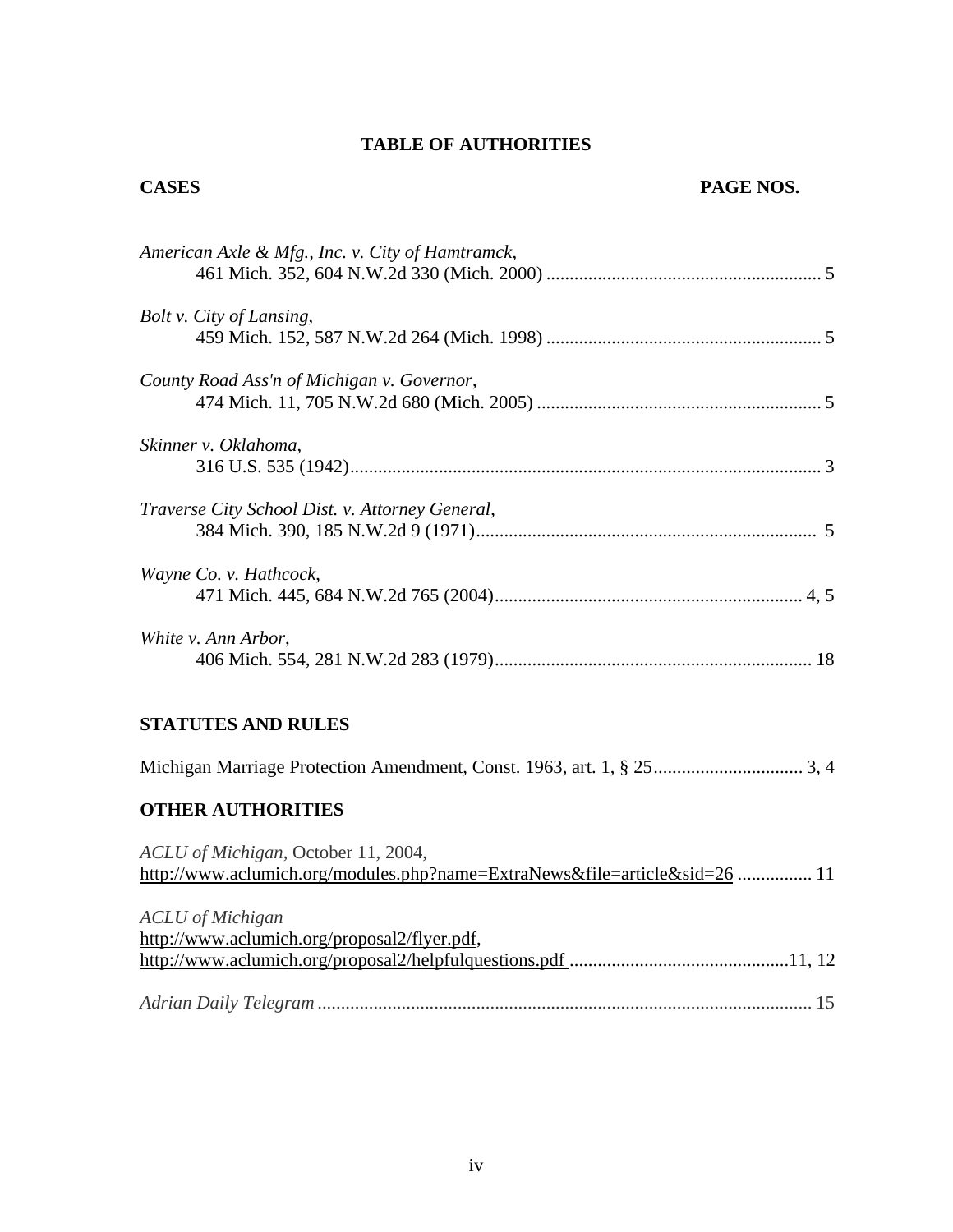| Between the Lines, February 27, 2004                                   |
|------------------------------------------------------------------------|
| http://www.pridesource.com/article.shtml?article=14005&section=news,   |
|                                                                        |
| Between the Lines, March 23, 2005,                                     |
| http://www.pridesource.com/index.html,                                 |
| http://www.pridesource.com/article.shtml?article=13048§ion=news 10, 11 |
| Citizens Research Council of Michigan, September 2004                  |
|                                                                        |
|                                                                        |
| Coalition for a Fair Michigan, Frequently Asked Questions,             |
|                                                                        |
| Coalition for a Fair Michigan, June 24, 2004                           |
|                                                                        |
|                                                                        |
| Coalition for a Fair Michigan, October 12, 2004                        |
| http://www.fairmichiganmajority.org/CFM/press_releases/10_13.htm  14   |
| Coalition for a Fair Michigan, November 2004,                          |
|                                                                        |
|                                                                        |
| Coalition for a Fair Michigan, Press Room                              |
|                                                                        |
|                                                                        |
| Detroit Free Press,                                                    |
|                                                                        |
| Detroit Free Press,                                                    |
|                                                                        |
|                                                                        |
|                                                                        |
|                                                                        |
|                                                                        |
|                                                                        |
|                                                                        |
|                                                                        |
| Metro Times, October 20, 2004,                                         |
|                                                                        |
|                                                                        |
|                                                                        |
|                                                                        |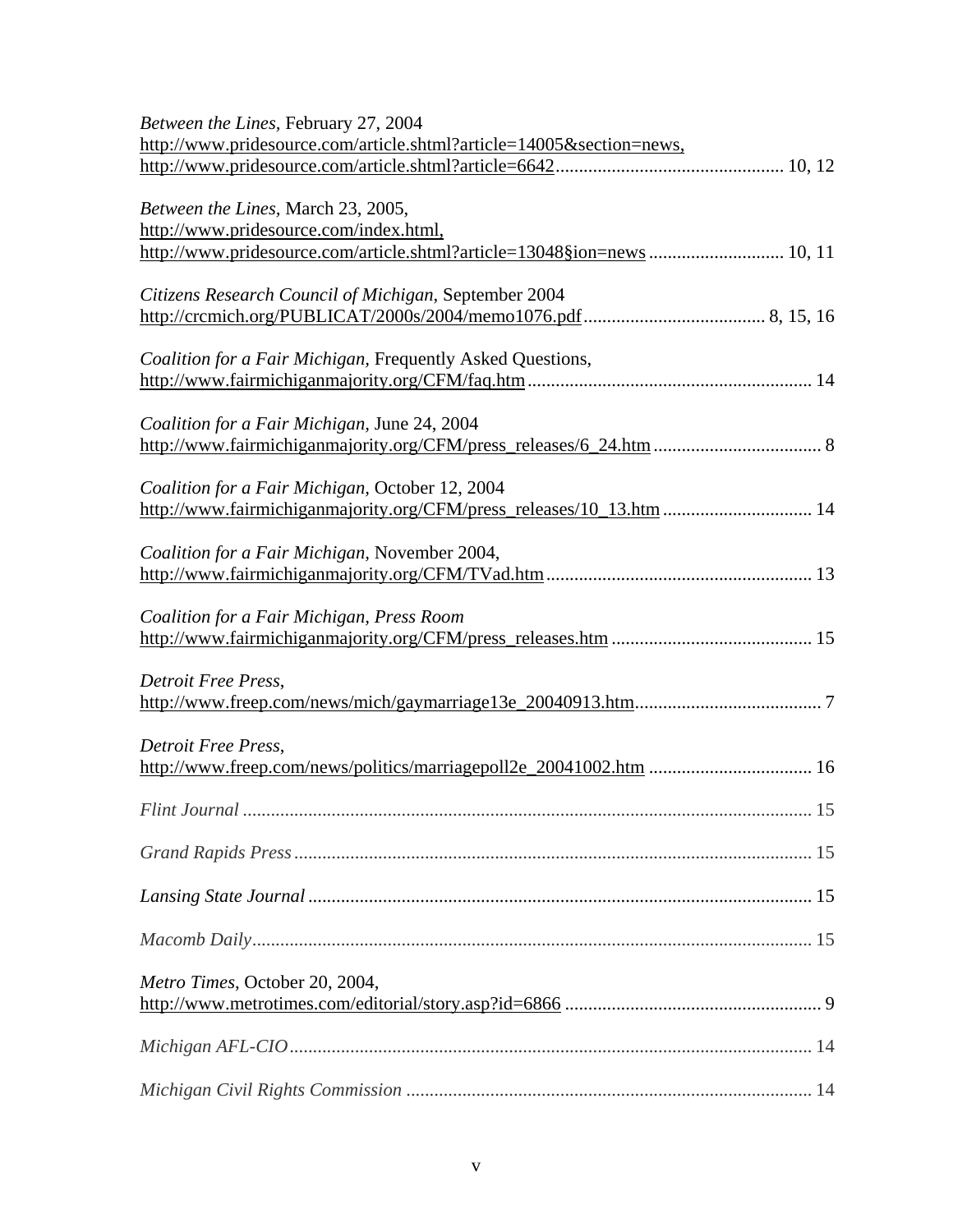| Michigan Daily, February 14, 2005,<br>http://www.michigandaily.com/vnews/display.v/ART/2005/02/14/42108d1456d7a  10 |  |
|---------------------------------------------------------------------------------------------------------------------|--|
|                                                                                                                     |  |
|                                                                                                                     |  |
|                                                                                                                     |  |
|                                                                                                                     |  |
|                                                                                                                     |  |
|                                                                                                                     |  |
|                                                                                                                     |  |
|                                                                                                                     |  |
| Thomas M. Cooley, A TREATISE ON THE CONSTITUTIONAL LIMITATIONS WHICH REST                                           |  |
|                                                                                                                     |  |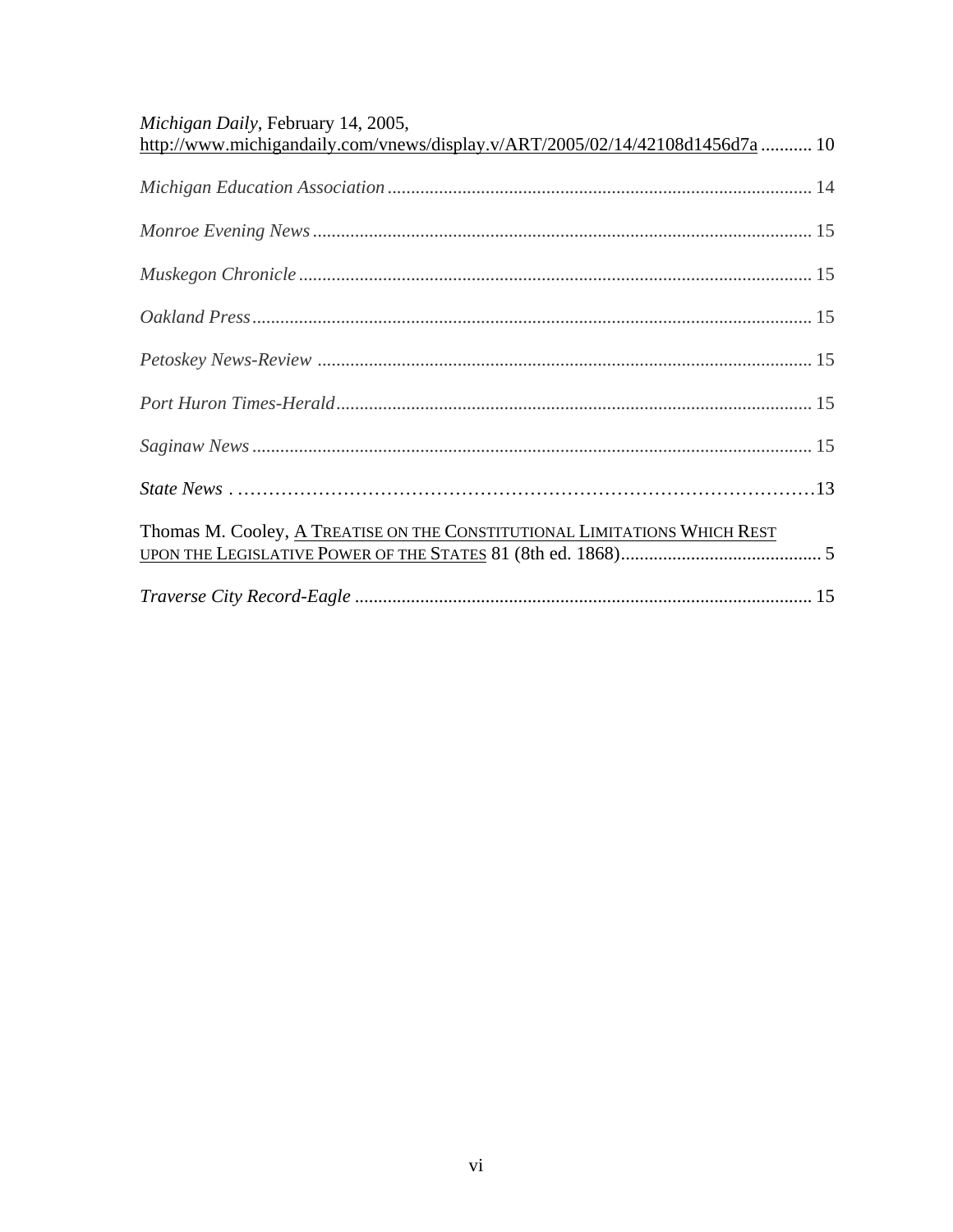#### **INTEREST OF AMICUS**

Amicus curiae American Family Association of Michigan is the Michigan state affiliate of the American Family Association. AFA-Michigan has been Michigan's leading voice for the preservation of traditional values and institutions such as marriage between one man and one woman. Michigan's Marriage Protection Amendment was first proposed by AFA-Michigan in June 2003 in response to neighboring Ontario, Canada's legalization of so-called homosexual "marriage." AFA-Michigan President Gary Glenn was one of two co-authors of the final language of the Amendment approved by voters in the November 2004 election. As the initial proponent, a co-author, and a leading advocate of the Amendment, AFA-Michigan submits this brief to assist the Court in confirming the intent of the authors of the Amendment and as understood by the citizens who approved it.

#### **SUMMARY OF ARGUMENT**

 Michigan's Marriage Protection Amendment plainly prohibits the State and its political subdivisions, including in their capacity as public employers, from recognizing a same-sex or other non-marital relationship as being equal or similar to marriage "for any purpose." Thus, the question before the court is: does a public employer's provision of taxpayer-financed benefits to certain employees -- expressly on the basis of their same-sex relationship -- constitute government recognition of that relationship as prohibited by the Constitution? Mindful that *every* action of government is an official public act, we pose a fundamental question of logic and chronology: is it possible for a government employer to offer benefits expressly on the basis of a same-sex relationship and its alleged similarity to marriage *without* first recognizing that relationship as such? Logically and chronologically, the answer is obvious: government cannot extend benefits to any relationship until after it has first *recognized* that relationship. Again, how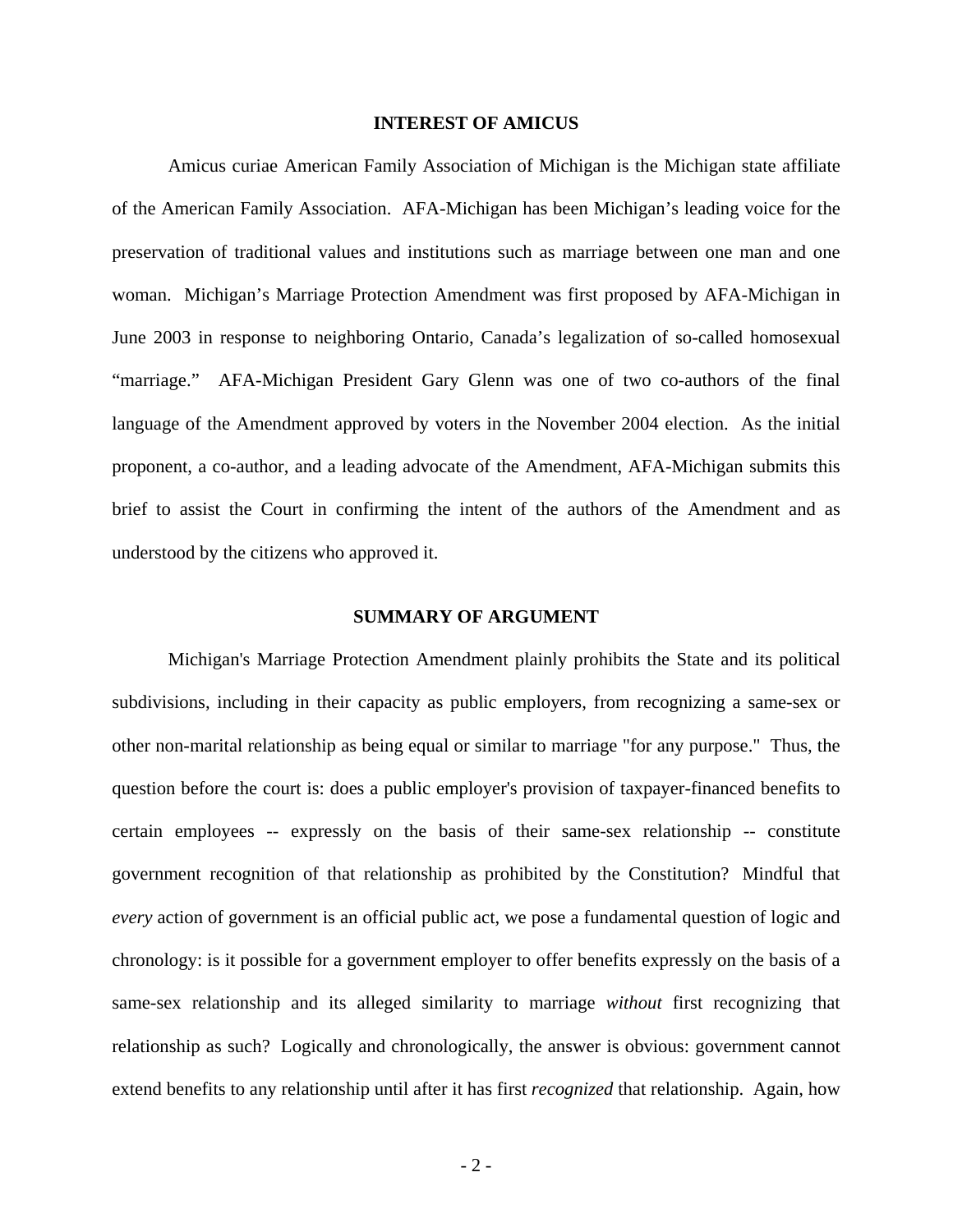could government offer benefits to any relationship without first *recognizing* it? If the first government act, i.e., recognition, is prohibited, any question regarding the second act, i.e., granting benefits, is moot.

The Michigan Marriage Protection Amendment, Const. 1963, art. 1, § 25, states that its purpose is to "secure and preserve the benefits of marriage for our society and for future generations of children." The United States Supreme Court has recognized that marriage is an institution "fundamental to the existence and survival of the race," *Skinner v. Oklahoma*, 316 U.S. 535, 541 (1942). This case, then, pits the compelling purpose of protecting marriage, endorsed by an overwhelming majority of Michigan voters, against the efforts of isolated state entities to confer special benefits on same-sex couples who "[s]hare a close personal relationship." *See* Appendix A to Attorney General's Brief on Appeal, Letter of Understanding between State of Michigan and the UAW--Local 6000, Art. 43, Sec. C.

The lower court's ruling in favor of the state entities was in error. This brief will narrowly focus on the lower court's treatment of the interpretation of the language of the Amendment in light of the understanding of the citizens who adopted it, and demonstrate that both the plain language of the Amendment and the debate surrounding its passage support the conclusion that the people of the State of Michigan intended the Amendment to prohibit the State and its political subdivisions from formally recognizing same-sex relationships as being equal or similar to marriage "for any purpose," including the conferral of health benefits by public employers on public employees involved in such relationships.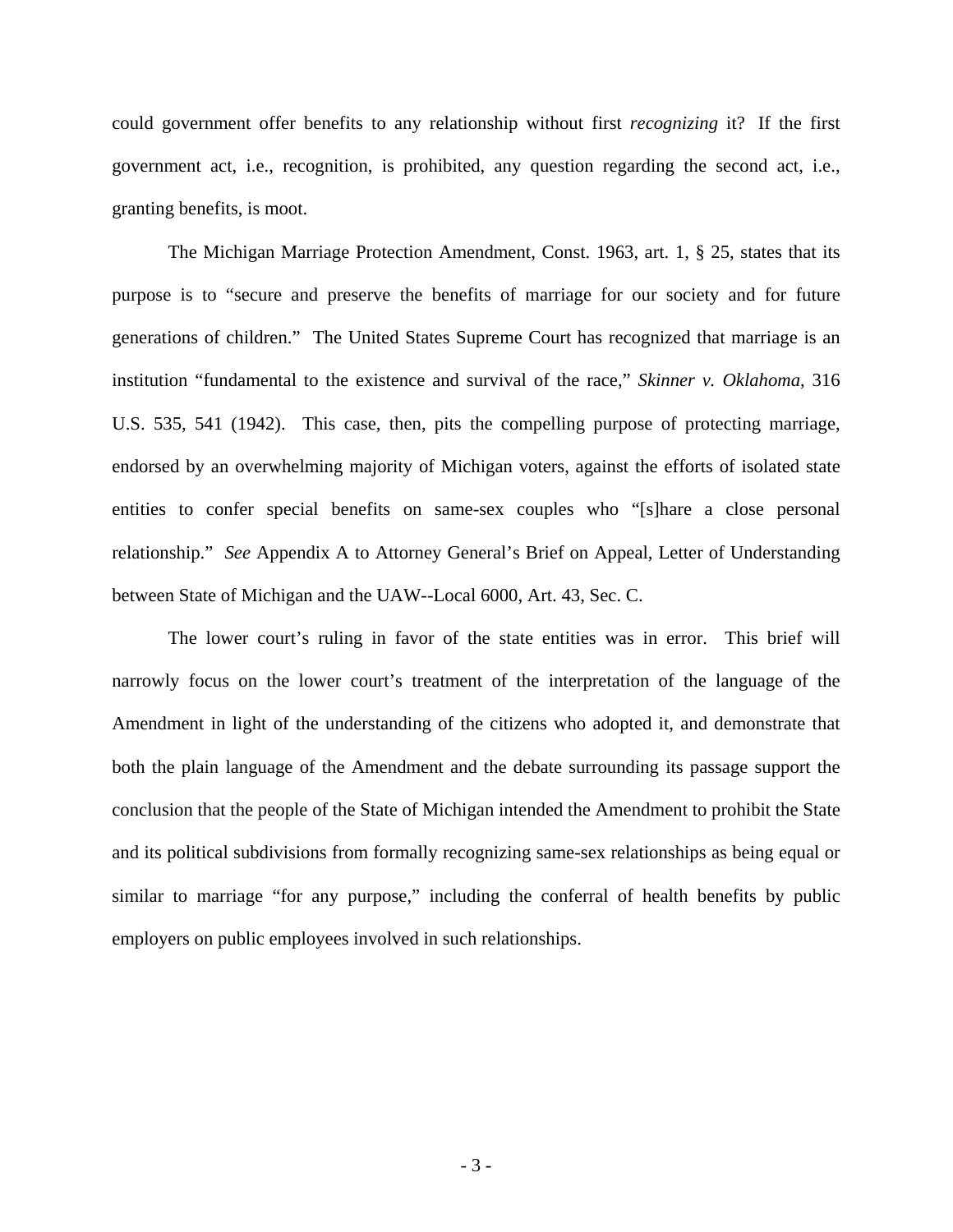#### **ARGUMENT**

The Michigan Marriage Protection Amendment states in full:

To secure and preserve the benefits of marriage for our society and for future generations of children, the union of one man and one woman in marriage shall be the only agreement recognized as a marriage or similar union for any purpose.

Const 1963, art 1, § 25.

The Amendment was approved by the voters of Michigan by a 59-41% majority after an intense and often heated public campaign by both proponents and opponents. Amicus AFA-Michigan was a leader in both the preparation of the language of the Amendment and in the battle to secure its passage. During the course of the sometimes heated debate, both the supporters and the opponents of the Amendment – prominently including AFA-Michigan and plaintiffs' counsel, the American Civil Liberties Union of Michigan -- publicly stated that it was intended to and would prohibit government recognition of domestic partnerships and other samesex relationships, including for the purpose of providing taxpayer-funded employee benefits to public employees involved in such relationships. In fact, during the course of the campaign, the issue of government employers providing taxpayer-financed benefits on such basis was at the forefront of the debate.

#### **I. Rules of Construction.**

The lower court correctly noted that a constitutional provision should be construed in a manner consistent with the intent of the people who ratified it. Opinion and Order at 6 (citing *Wayne Co. v. Hathcock*, 471 Mich. 445, 468-69; 684 N.W.2d 765 (2004)). As the Michigan Supreme Court has observed:

A constitution is made for the people and by the people. *The interpretation that should be given it is that which reasonable minds, the great mass of the people themselves, would give it*. 'For as the Constitution does not derive its force from the convention which framed, but from the people who ratified it, *the intent to be*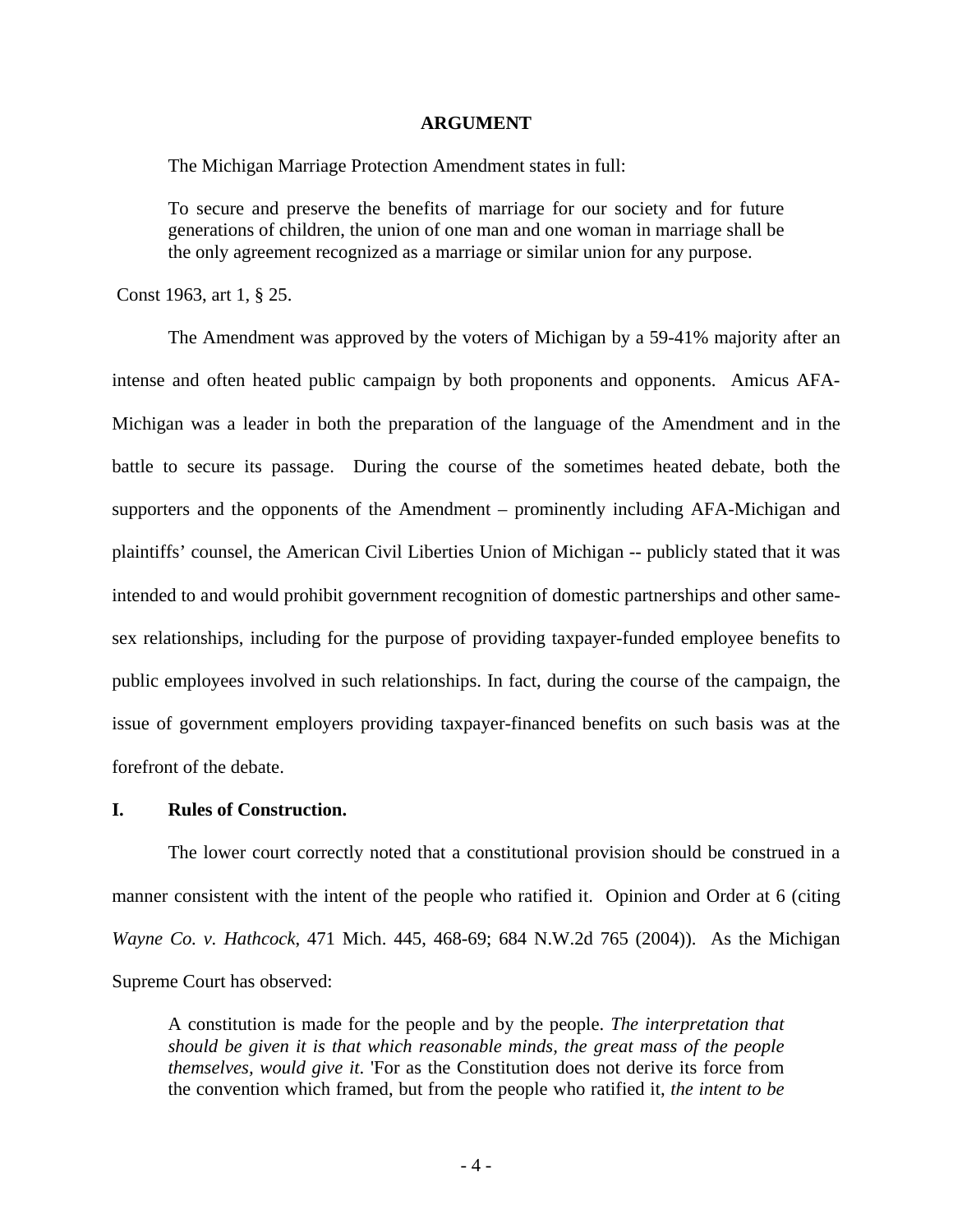*arrived at is that of the people*, and it is not to be supposed that they have looked for any dark or abstruse meaning in the words employed, *but rather that they have accepted them in the sense most obvious to the common understanding*, and ratified the instrument in the belief that that was the sense designed to be conveyed.'

*Traverse City School Dist. v. Attorney General*, 384 Mich. 390, 405, 185 N.W.2d 9 (1971) (emphasis in original) (quoting 1 Thomas M. Cooley, A TREATISE ON THE CONSTITUTIONAL LIMITATIONS WHICH REST UPON THE LEGISLATIVE POWER OF THE STATES 81 (8th ed. 1868)); *see also Hathcock*, 471 Mich. 445, 468 (same); *accord*, *County Road Ass'n of Michigan v. Governor*, 474 Mich. 11, 705 N.W.2d 680 (Mich. 2005) ("Our obligation is to give the words of our Constitution a reasonable interpretation consistent with the plain meaning understood by the ratifiers.") (citing *Hathcock*).

Where the intent of the people is clear in the plain language of the amendment, extrinsic evidence is unnecessary. *American Axle & Mfg., Inc. v. City of Hamtramck*, 461 Mich. 352, 362- 363, 604 N.W.2d 330, 335 (Mich. 2000) (citing Cooley, *supra*). However, where the meaning is unclear, it is appropriate for a court to consider the circumstances leading up to the adoption of the constitutional amendment. *Bolt v. City of Lansing*, 459 Mich. 152, 160-161, 587 N.W.2d 264, 269 (Mich. 1998) (citing *Traverse City School Dist.*).

AFA-Michigan concurs in the Attorney General's position that the intent to prohibit government recognition of same-sex couples "for any purpose," including for the purpose of conferring health benefits, is clear in the plain language of the Amendment. In the event the Court determines that resort to the circumstances surrounding the adoption of the Amendment would inform the intent of the people, however, AFA-Michigan offers the following to demonstrate that the question of health benefits for same-sex couples was indeed a significant consideration in approving the Amendment.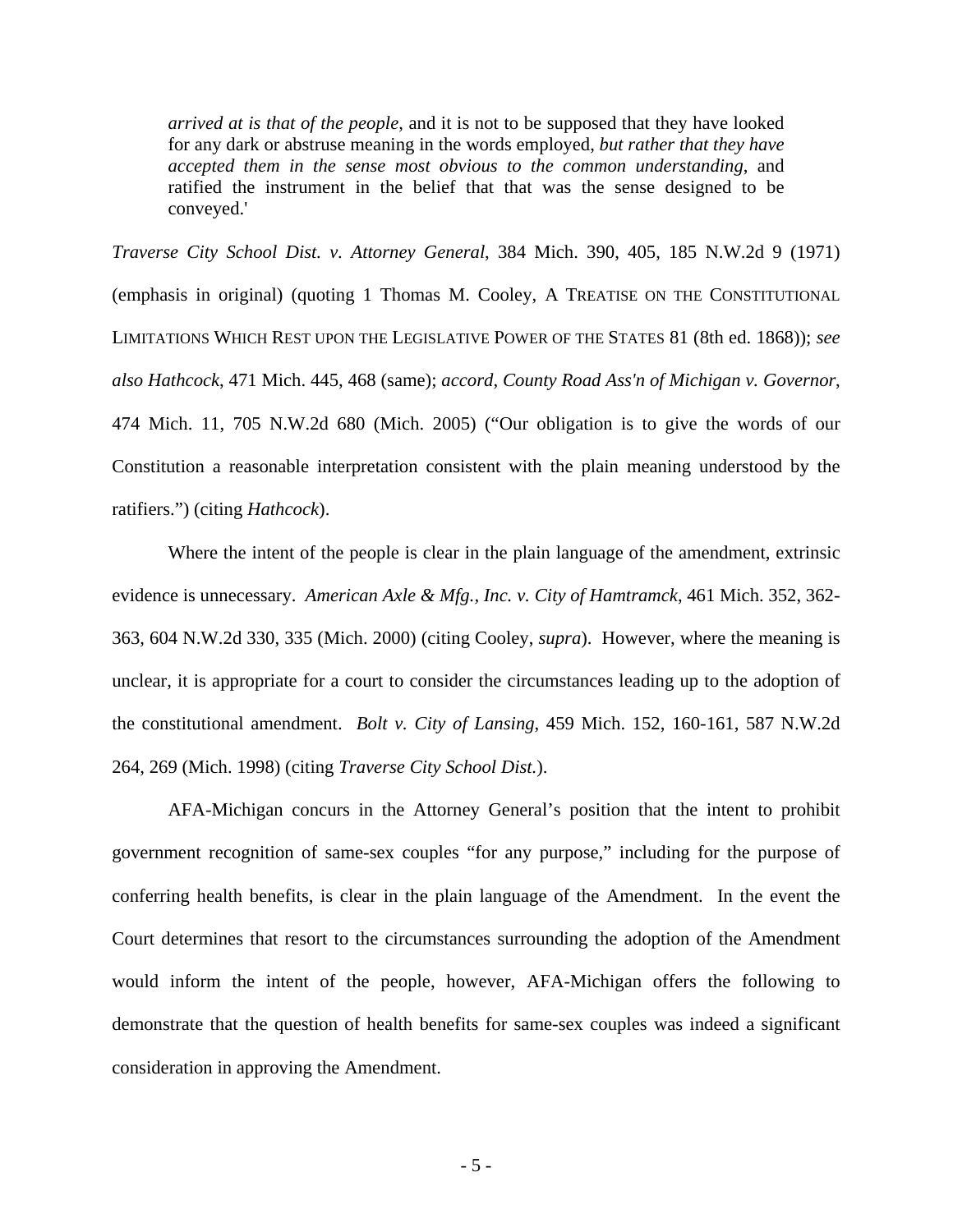**II. The plain language of the Amendment and the circumstances surrounding its adoption indicate an intent by the people to prohibit government from recognizing or treating same-sex relationships as equal or similar to marriage for any purpose, including conferral of benefits on government employees involved in such relationships.** 

The plain language of the Amendment prohibits government employers from recognizing same-sex relationships as being equal or "similar" to marriage "for any purpose," including the provision of taxpayer-financed employee benefits. Because employers recognize the validity of marriages between their employees and the employees' spouses, they routinely provide health benefits to such spouses. Similarly, the public employers here provide domestic partnership benefits on the basis of their recognition of domestic partnership agreements as being equal or similar to marriage. That is, the employers provide spousal-like benefits to domestic partners as a direct result of their recognition of the domestic partnerships as being the same or similar to marriage. This recognition of the domestic partnerships as a union similar to marriage for purposes of determining eligibility for health benefits is prohibited under the plain language of the Amendment's final clause.<sup>[1](#page-10-0)</sup> *Recognition* of the "similar union" is a prerequisite to conferral of the benefits.

Should this Court find any ambiguity or uncertainty in the plain language, then in the alternative the circumstances surrounding adoption of the Amendment strongly support the conclusion that the citizens of Michigan were aware of the public employee benefits issue prior to adoption of the Amendment, and by approving the Amendment signaled their intent to prohibit government recognition of domestic partnerships or other same-sex relationships "for

 $\overline{a}$ 

<span id="page-10-0"></span><sup>1</sup> The lower court string cited a number of cases from other jurisdictions that found that domestic partnerships were not similar to marriage. Opinion at 11. None of those cases, however, involved a provision substantially similar to the Amendment and its prohibition on recognition of any "similar union for any purpose." In fact, those cases did not involve marriage protection amendments at all, but dealt instead with claims of infringement of the exclusive right to regulate marriage. They are therefore inapposite.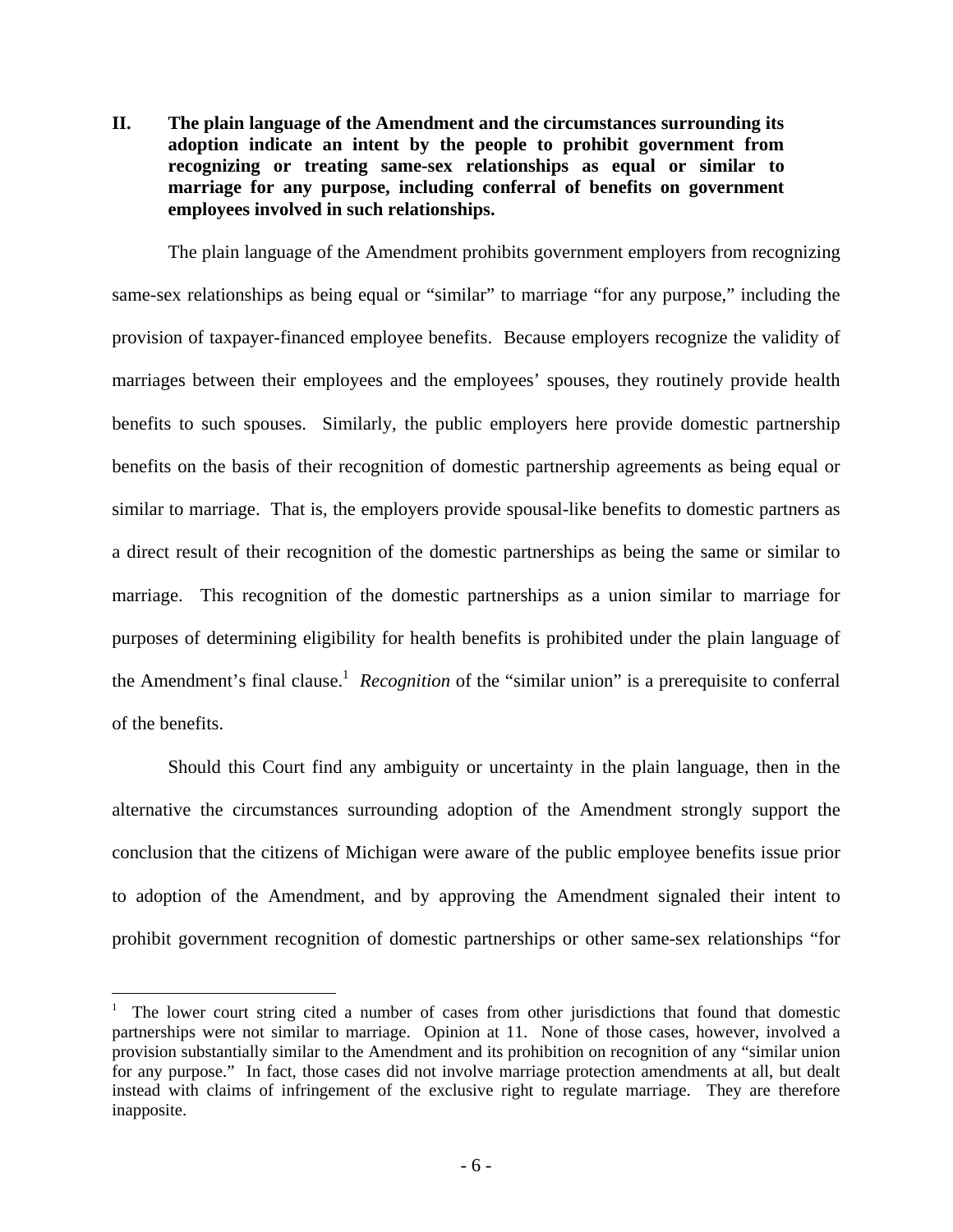any purpose," specifically including the conferral of health benefits on same-sex couples by public employers. In fact, high-profile public spokespersons on *both sides* of the election debate publicly argued that the Amendment would have that very effect, and was intended to. For example, *Detroit Free Press* political columnist Dawson Bell, after interviewing AFA-Michigan President Gary Glenn and others, published the following report in question-and-answer format in the paper's September 13, 2004 edition:

> Q: What about employee benefits accorded to domestic partners and their dependents by some municipalities and public universities?

 A: *Proponents and opponents* of the amendment say they would be *prohibited*  to the extent they mimic benefits for married employees.

### *See* [http://www.freep.com/news/mich/gaymarriage13e\\_20040913.htm](http://www.freep.com/news/mich/gaymarriage13e_20040913.htm) (emphasis added).

Attorney General Cox, opining on "the intent of the people of the State of Michigan who

ratified" Prop 2, wrote:

Looking at the circumstances surrounding adoption of Proposal 2, therefore, *the issue of domestic partner benefits based on an (sic) union similar to marriage was at the forefront of the public debate* as voters prepared to go to the polls, regardless of whether there was agreement regarding the effect the Proposal might have on domestic partner benefits. One thing that would certainly have been evident to voters was that the benefits provided based on the recognition of "similar union" were at issue and might be eliminated if the measure passed.

*See* Appendix D to Attorney General's Brief on Appeal, OAG, 2005, N0. 7171, Formal Opinion

of Robert H. Cinabro, City Attorney for Kalamazoo, dated April 12, 2005, at 2-3 (quoting AG's

Formal Opinion No. 7171). General Cox's conclusion is well supported by the pre-election

statements of both the supporters and the opponents of the Amendment.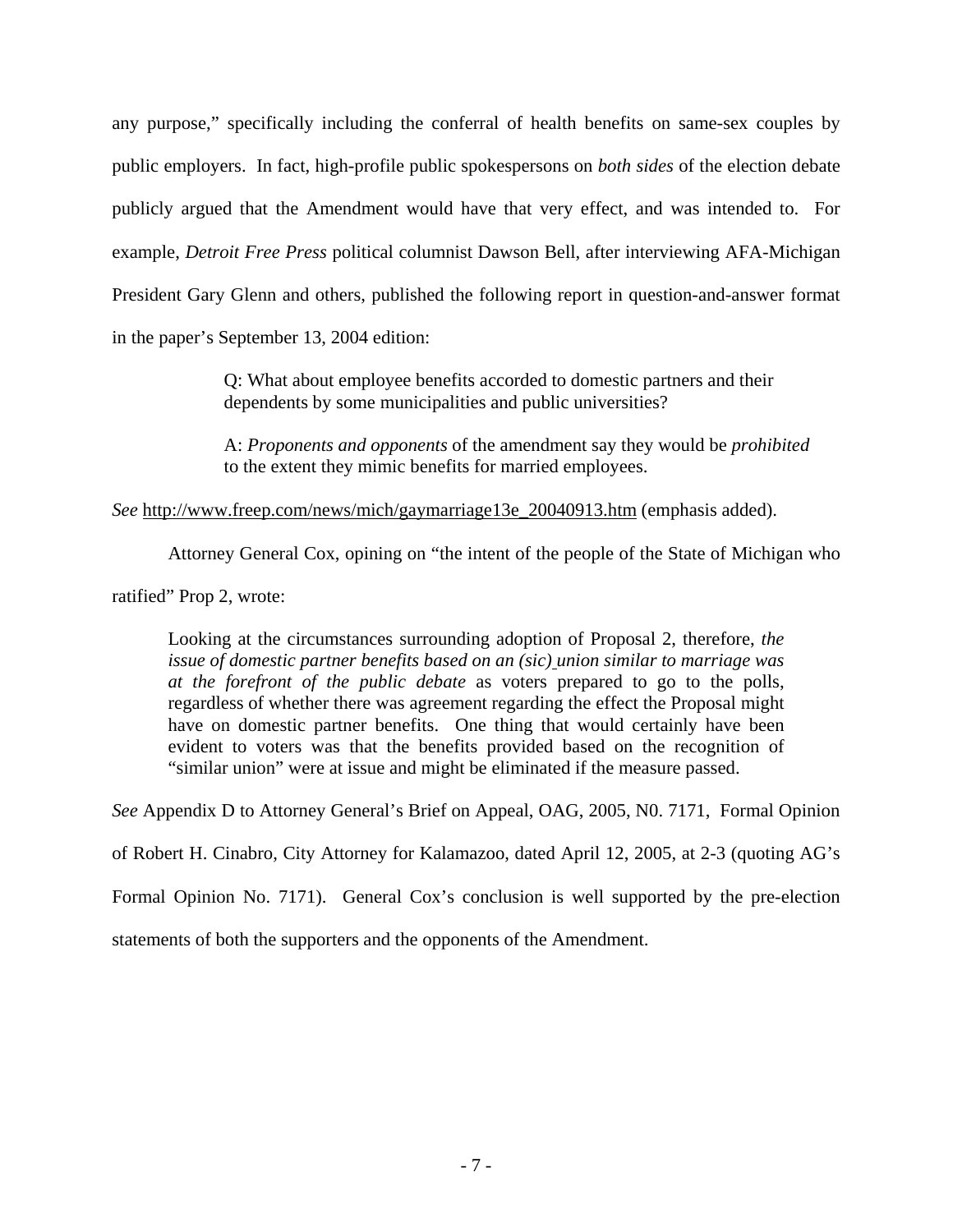**A. AFA-Michigan argued clearly and consistently that the proposal would, and was intended to, prohibit the State and its political subdivisions -- in their capacity as public employers -- from recognizing same-sex relationships as being equal or similar to marriage "for any purpose," expressly including for the purpose of granting taxpayer-financed benefits to government employees involved in such relationships.** 

Perhaps the most compelling testimony to AFA-Michigan's pre-election argument that

the Amendment would prohibit benefits offered on the basis of such recognition, and that the

people voting on the Amendment understood its intended effect on such benefits for same-sex

couples, came from the Coalition for a Fair Michigan, the registered ballot campaign committee

organized to *oppose* the Amendment, which on June 24, 2004, issued the following news release:

The Coalition for a Fair Michigan (CFM) said today that they were happy to find common ground with the Michigan affiliate of the American Family Association (AFA), one of the lead proponents of the proposed constitutional amendment that would ban legal recognition of any relationships other than opposite-sex marriage. Last night, at a forum on the amendment held at the Resurrection Lutheran Church in Saginaw, *both sides agreed* that the amendment would go much further than defining marriage *by also eliminating any government-sanctioned domestic partnership benefits. "*'I'm glad we could find common ground with the AFA, and I want to thank Gary Glenn for his willingness to be upfront on this point," said Wendy Howell, Campaign Manager for CFM.

*See* [http://www.fairmichiganmajority.org/CFM/press\\_releases/6\\_24.htm](http://www.fairmichiganmajority.org/CFM/press_releases/6_24.htm) (emphasis added).

The non-partisan Citizens Research Council of Michigan also reported in its September

#### 2004 *CRC Memorandum:*

According to the American Family Association of Michigan, voter approval of the (Amendment) would *ensure that taxpayers would not be liable for governmentally funded benefits to same-sex couples* already accorded to heterosexual marriages, including social security death benefits.

*See* <http://crcmich.org/PUBLICAT/2000s/2004/memo1076.pdf>(emphasis added).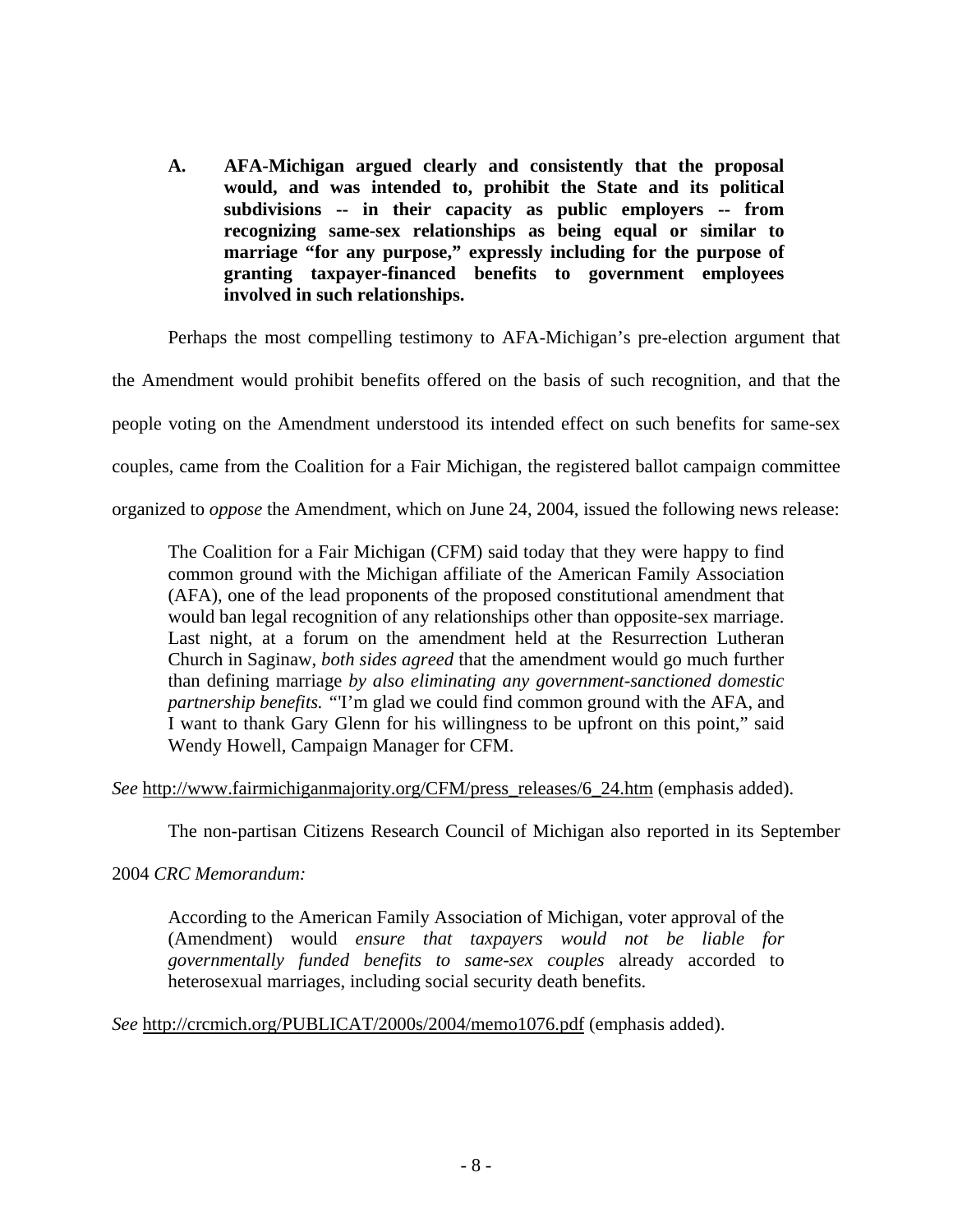AFA-Michigan President Gary Glenn said in a news release dated September 28, 2004, that the "Amendment will not stop any employer in the future from offering benefits to anyone the employer chooses, *so long as it's not on the basis of* formally recognizing homosexual relationships as equal or similar to marriage." Glenn noted in the release, as does the Attorney General in his brief, that while the Amendment *does* prohibit a government employer from granting benefits to employees *on the basis of recognizing same-sex relationships as being equal or similar to marriage,* the Amendment *would not* block government employees involved in such relationships from receiving benefits offered as part of a more *broadly-based* plan available to *all* employees – that is, a benefits plan *not* based in any way on recognizing same-sex relationships.

"A government employer could adopt an 'anything goes' policy," Glenn explained in the release, "allowing employees to add *anyone they wish* to their health care coverage -- a sick relative, a neighbor, *or even their homosexual partner* -- so long as the offer is available to all employees and not only to those involved in a homosexual relationship." (Emphasis added.)

Glenn and another prominent supporter of the Amendment repeated the point in the October 20, 2004 issue of *Metro Times,* a weekly newsmagazine published in Detroit:

Conservative Oakland County Commissioner Tom McMillin, who sponsored a successful resolution supporting the proposed amendment, is satisfied with the language, and claims Prop 2 opponents overstate the amendment's potential effect on employers' ability to provide benefits. "(An employer) can say, 'Anybody who has benefits as of 2004 can still have them,'" McMillin says. "*The basis just cannot be that it's marriage or something similar to marriage."*

This position is echoed by Gary Glenn, president of the American Family Association of Michigan, who says, "Under that policy (cited above by McMillin), every single person currently receiving any kind of benefit would continue to do so. But it would not be on the basis of a government employer singling out homosexual relationships for the special treatment of being recognized as equal or similar to marriage."

*See* <http://www.metrotimes.com/editorial/story.asp?id=6866>(emphasis added).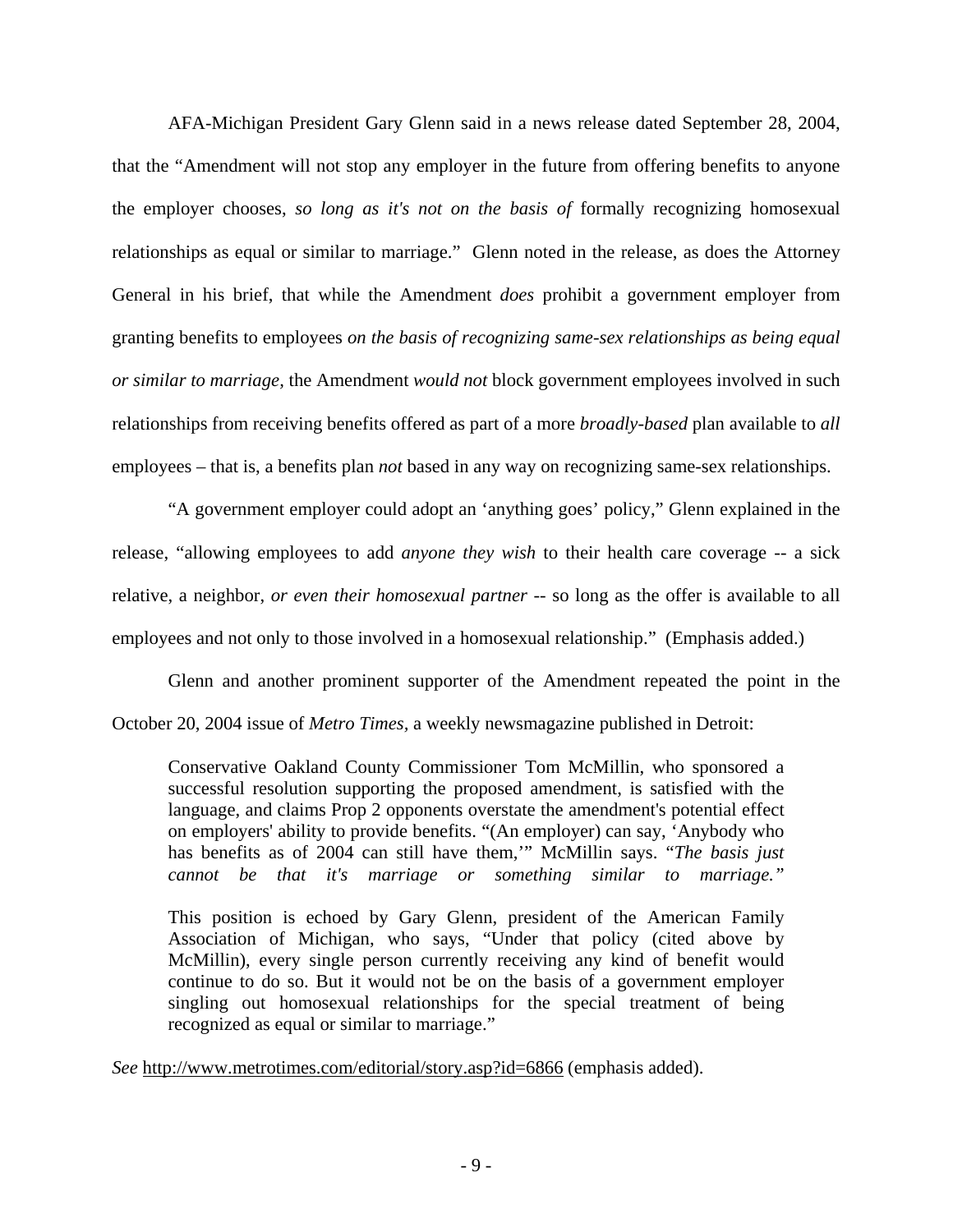As Glenn explained in scores of public appearances, debates, and media interviews in 2004, the issue before the court is not one of government *benefits*, but government *recognition.*  That government employers may continue to offer employee benefits that *include,* but are not *limited* to, employees who are involved in same-sex relationships, based on broader, more inclusive criteria and not on singling out employees involved in same-sex relationships for special treatment and recognition as if they are equal or similar to marriage, has apparently been anticipated by one of the state's largest public employers, the University of Michigan.

*The Michigan Daily* is the student newspaper of the University of Michigan at Ann Arbor. On February 14, 2005, the *Daily* reported:

(University of Michigan) spokeswoman Julie Peterson said (the Graduate Employees Organization) has no reason to fear it will lose its (same-sex) benefits, even if a court ruled a new arrangement unconstitutional because of its violation of Proposal 2 – an amendment to the state constitution that defines marriage as between a man and a woman. The University will *change the mechanics* of its benefits system to continue to offer benefits to gay couples, Peterson said.

#### *See* <http://www.michigandaily.com/vnews/display.v/ART/2005/02/14/42108d1456d7a>

(emphasis added).

1

*Between the Lines,* a weekly publication distributed statewide in Michigan which touts itself as a source of "news for gays, bisexuals, transgenders and friends,"[2](#page-14-0) on March 23, 2005, reported on a benefits proposal by the labor union representing graduate employees of the university, a "designated beneficiary" plan designed precisely as Glenn, in multiple public statements prior to the 2004 election, had suggested would be permitted under the Amendment:

<span id="page-14-0"></span> $2<sup>2</sup>$  The same publication also reported just how small is the number of individuals actually affected by the prohibition on government recognition of same-sex relationships for the purpose of conferring taxpayerfinanced employee benefits to employees of the State and its political subdivisions. *See* [http://www.pridesource.com/article.shtml?article=14005&section=news](http://www.pridesource.com/article.shtml?article=14005§ion=news) (reporting that *only 217 employees* at nine state universities actually receive the benefits).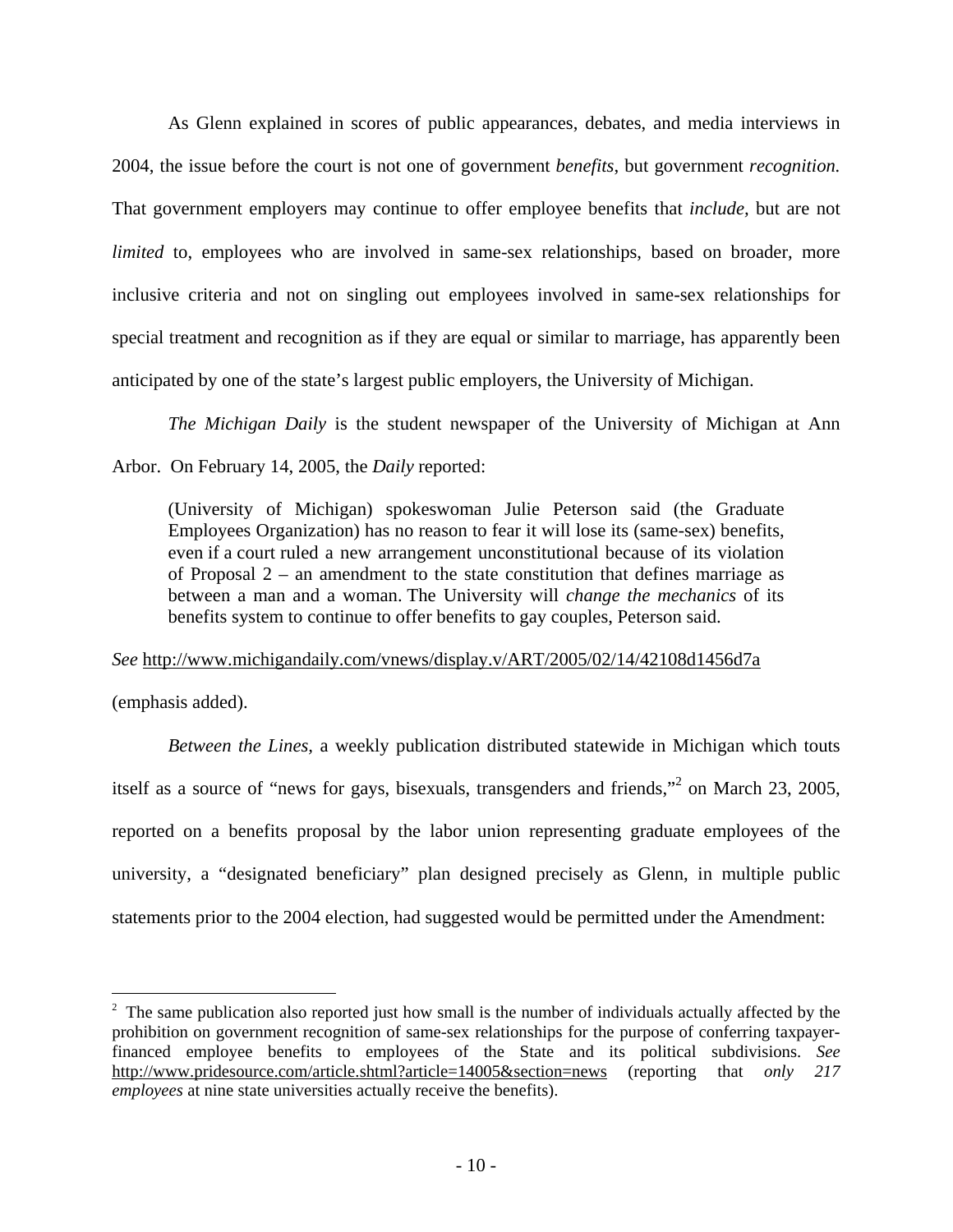The (University of Michigan Graduate Employees Organization) remains concerned about two related issues. First, they said, is the administration's refusal to respond to the union's proposal to extend insurance eligibility to a "designated beneficiary," allowing GEO members to insure an additional adult *without regard to marital or partner status.* The "Designated Beneficiary" eligibility structure would safeguard benefits currently offered to same-sex domestic partners that are under threat of legal challenge (under the new Marriage Protection Amendment).

*See* [http://www.pridesource.com/article.shtml?article=13048§ion=news](http://www.pridesource.com/article.shtml?article=13048�ion=news)) (emphasis added).

## **B. The ACLU of Michigan, a leading public** *opponent* **of the Amendment, argued that it would prohibit government recognition of same-sex couples for the purpose of providing taxpayer-financed benefits to government employees involved in such relationships.**

The American Civil Liberties Union of Michigan took an active role in opposing the

Amendment. ACLU Central Michigan chair, John Scalise, in an op-ed piece dated Oct. 11,

2004, wrote:

*Proposal 2*, an initiative that will be on the November ballot, is a constitutional amendment that *would prohibit state recognition of all relationships other than a marriage between a man and a woman*.

The advocates of this amendment would like you to believe that it is only about banning gay marriages, an issue that appears to have popular support. However, Michigan already has two laws that prohibit same sex marriage, making an amendment to the Constitution redundant and unnecessary. *The real goal of this measure is to ban not only gay marriage, but also civil unions for both straight and gay couples, and to prohibit the granting of domestic partnership benefits to non-married couples.*

### *See* <http://www.aclumich.org/modules.php?name=ExtraNews&file=article&sid=26>(emphasis

added).

Similarly, the ACLU prepared flyers in opposition to the Amendment asking rhetorically,

- 3. If the first sentence of the proposal talks about limiting marriage to one man and one woman, *why is there additional language that says "or similar union for any purpose*?"
- 4. What does the sentence "or similar union for any purpose" mean? *Would that prohibit* civil unions, domestic partnerships, *domestic partner benefits*?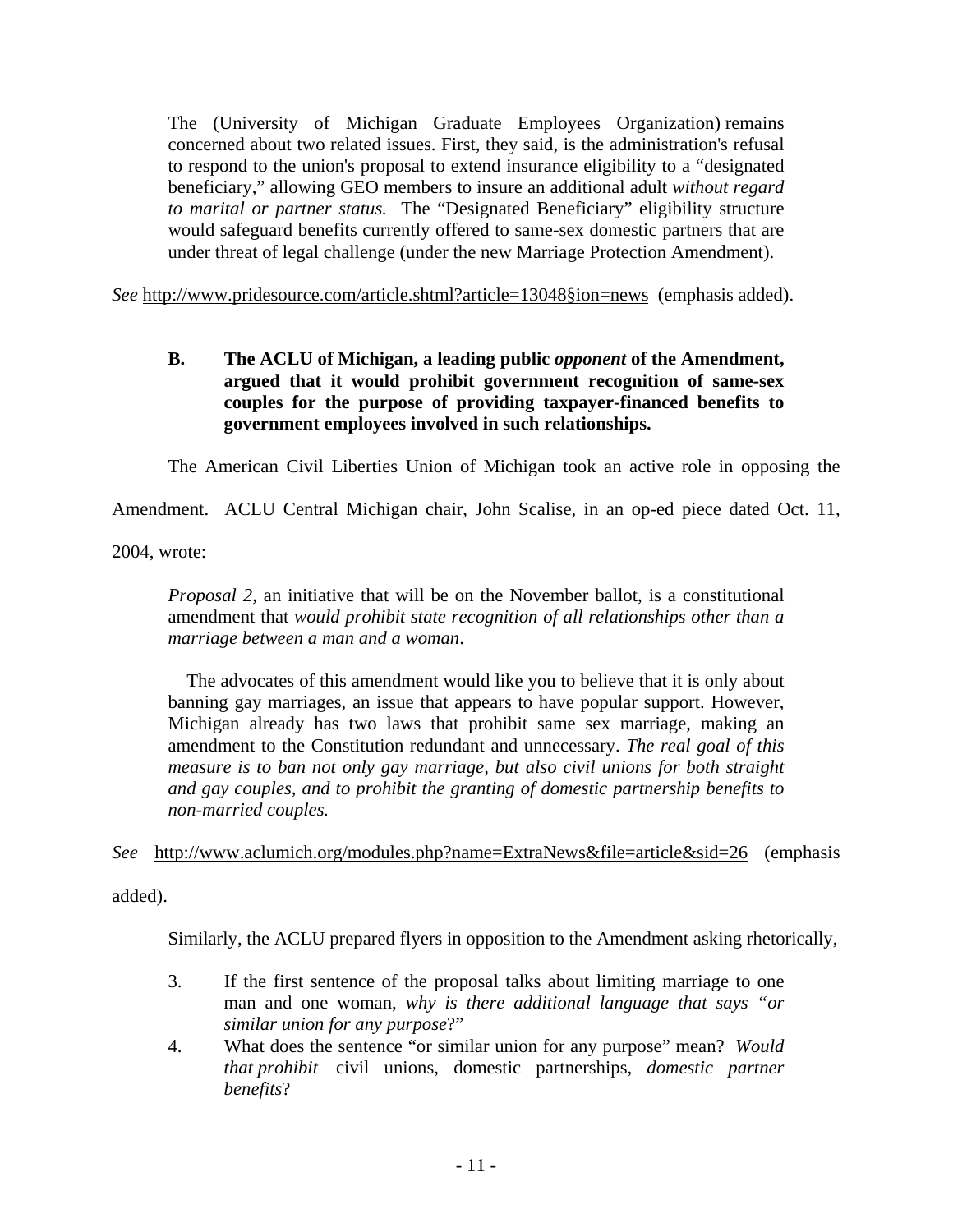\* \* \*

- 6. *Wouldn't this proposal prevent the state and local governments from recognizing domestic partnerships or providing domestic partner benefits*?
- 7. *Wouldn't this proposal prevent public school districts and state universities and colleges from recognizing domestic partnerships or providing domestic partner benefits*? \* \* \*
- 10. Wouldn't this proposal take away the rights of cities, municipalities and local governments to choose what kind of benefits they would like to offer? What about home rule and local control? $3^3$  $3^3$

*See* <http://www.aclumich.org/proposal2/flyer.pdf>(emphasis added); *see also* <http://www.aclumich.org/proposal2/helpfulquestions.pdf> (highlighting language "or similar union for any purpose" and asserting that if passed, the Amendment could "ban domestic partnerships for same-sex and heterosexual unmarried couples" and "prohibit state and local governments from providing domestic partner benefits to unmarried couples").

## **C. Special interest newspapers that** *opposed* **the Amendment argued that it would ban taxpayer-financed benefits for government employees involved in same-sex relationships.**

On February 27, 2004, many months before the issue went to the ballot box, *Between the* 

*Lines* published an article entitled, "THE MICHIGAN 'MARRIAGE AMENDMENT' - What It

Means for the LGBT Community in Non-Legalese." The article stated the following as to the

effect of the Amendment:

 $\overline{a}$ 

*The amendment* would prohibit Michigan from having civil unions. It *would prevent local governments from providing domestic partner benefits*. *Cities like Ann Arbor and Kalamazoo, which currently provide such benefits to their employees could no longer do so. The amendment would prevent school districts from offering domestic partner benefits to its employees (both Ann Arbor and Birmingham school districts currently provide such benefits). State colleges and universities would also be prohibited from recognizing domestic partners of both employees and students.* Recognition of domestic partners by employers frequently includes health care coverage. Children who live with a gay or lesbian family member will be at risk for losing health care coverage.

*See* <http://www.pridesource.com/article.shtml?article=6642> (emphasis added).

<span id="page-16-0"></span><sup>&</sup>lt;sup>3</sup> The numbering sequence reflects the specific numbered items from the ACLU brochure.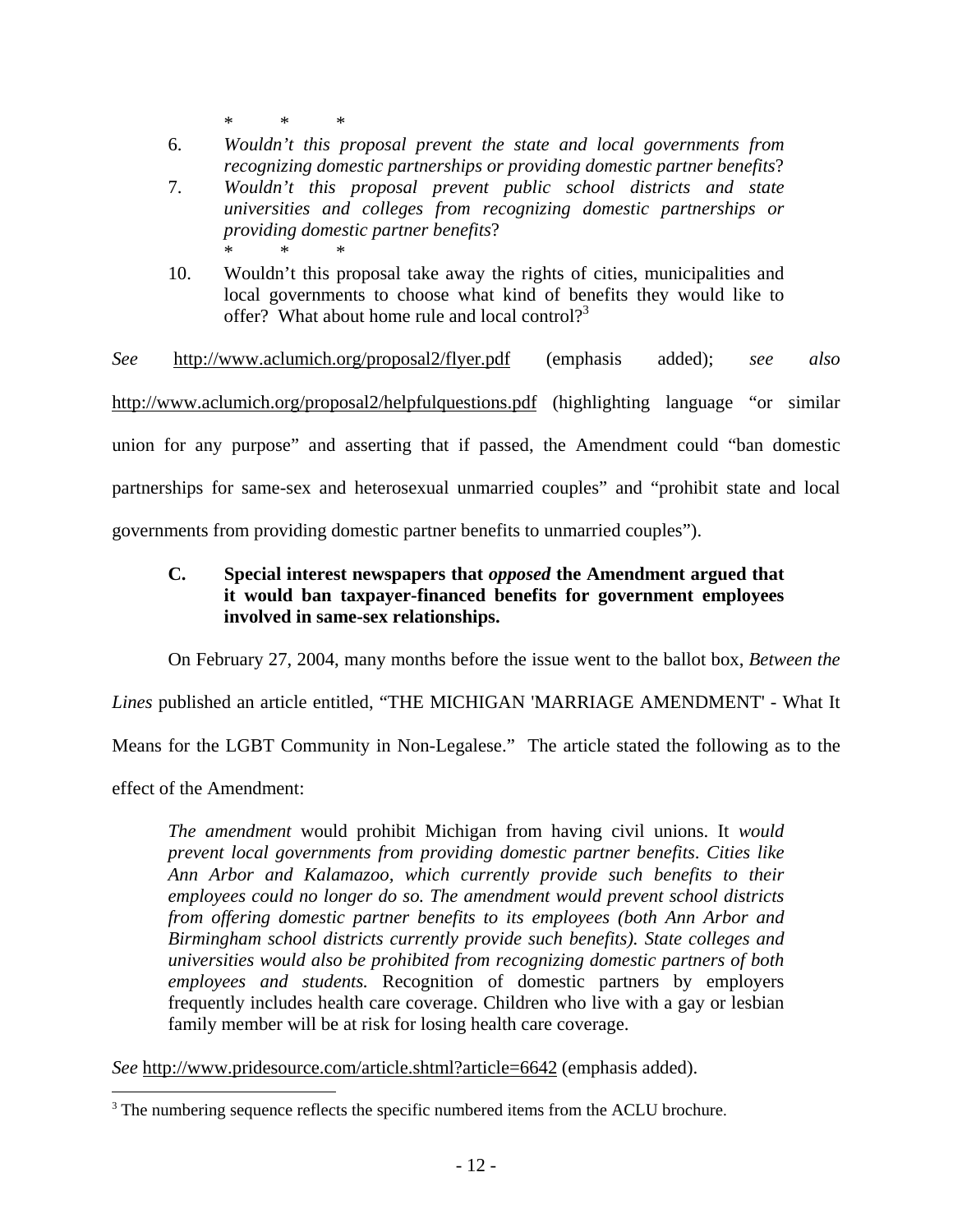## **D. Leading homosexual activists who opposed the Amendment argued that it would ban taxpayer-financed benefits for government employees involved in same-sex relationships.**

In the same way, the Triangle Foundation, which describes itself as "Michigan's leading organization serving the gay, lesbian, bisexual, transgender and allied communities," recognized the effect the Amendment would have on domestic partnership benefits offered by government employers. Sean Kosofsky, Director of Policy for the Foundation, was quoted in the *State News* of East Lansing on Sept. 13, 2004, stating that "if the amendment were passed, it would have unintended consequences including *taking away health insurance and domestic partner benefits* for heterosexual unmarried couples and gay couples."

## **E. Coalition for a Fair Michigan (CFM), the registered campaign committee that opposed the Amendment during the 2004 election, expressly advised voters that the Amendment would ban taxpayerfinanced benefits for government employees involved in same-sex relationships.**

CFM aired a paid television commercial prior to the November 2004 election which told voters that the Amendment "could *take away benefits* we have now, like pensions and healthcare, even from children." *See* <http://www.fairmichiganmajority.org/CFM/TVad.htm> (emphasis added). CFM's campaign web site also featured a "Frequently Asked Questions" web page which repeatedly told voters prior to the election that the Amendment would prohibit government employers from recognizing same-sex relationships for the purpose of providing taxpayer-financed employee benefits:

In fact, it would prohibit ANY legal recognition of unmarried partners, gay or straight, which means that *benefits* currently provided to those partners – like health care or retirement benefits *– would be taken away.* 

It would ban any form of civil unions or domestic partnerships and *take away benefits* that people have enjoyed for years, like health care, retirement, and prescription benefits.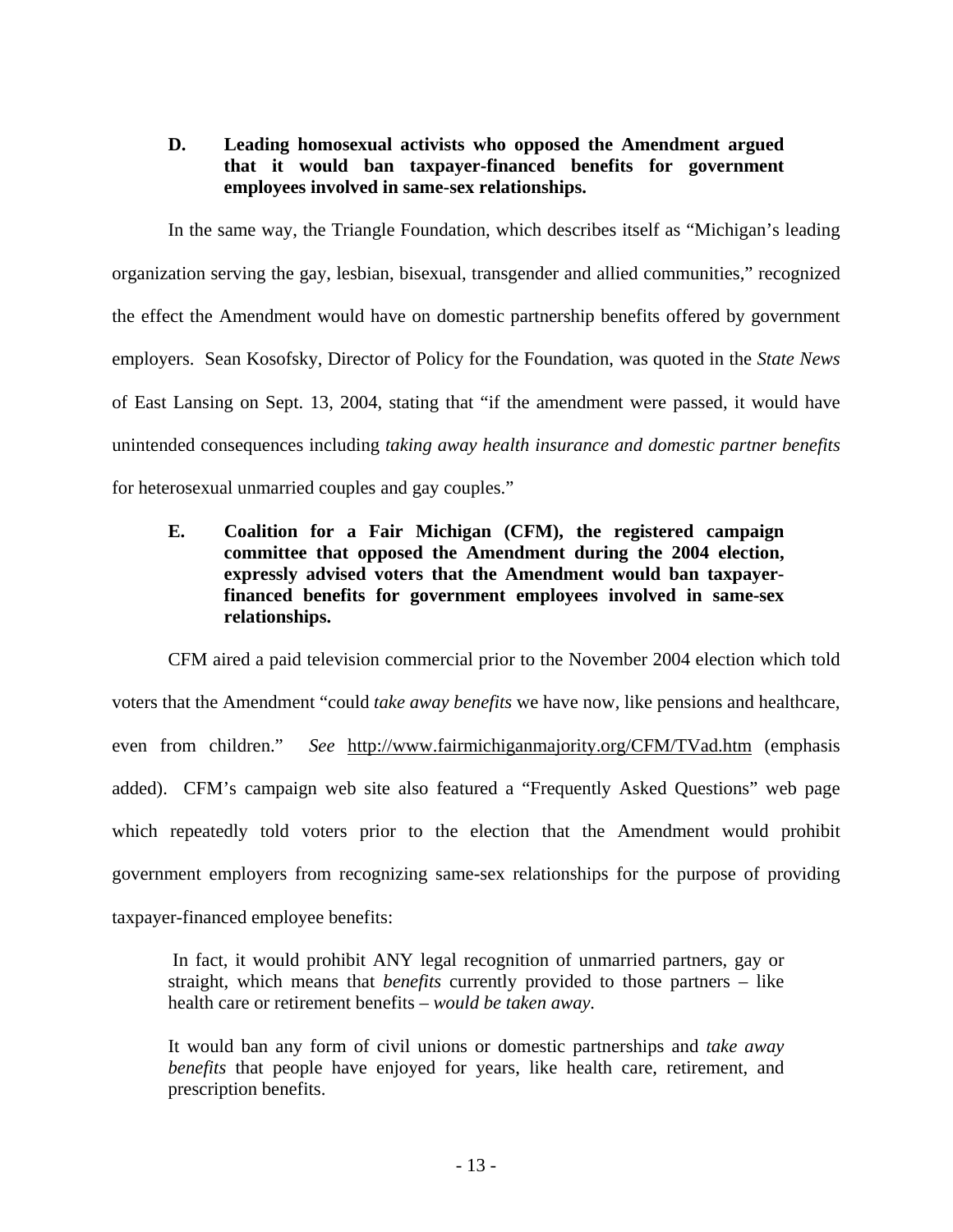Many unions have negotiated for domestic partnership *benefits* (employersponsored benefits, like health insurance and pensions, for unmarried couples) in their contracts. And more plan to do so in the future. Proposal 2 could *permanently take those benefits off of the bargaining table.* 

*See* <http://www.fairmichiganmajority.org/CFM/faq.htm> (emphasis added).

On another page of its web site, CFM flatly informed voters: "(The Amendment) would also *prohibit any form of domestic partnership benefits* (such as health care and prescription benefits) from being offered to public-sector employees."

#### *See* [http://www.fairmichiganmajority.org/CFM/press\\_releases/10\\_13.htm](http://www.fairmichiganmajority.org/CFM/press_releases/10_13.htm) (emphasis added).

CFM's campaign web site also featured a "Press Room" web page, which on the page itself or through web links provided on the page, quoted multiple pre-election public statements by elected officials, organizations, and newspaper editorials, all of which advised voters that the Amendment would, if passed, prohibit employee benefits offered on the basis of government employers recognizing same-sex relationships as being equal or similar to marriage. For example, CFM's web site linked to the Michigan Civil Rights Commission, which stated:

If passed, Proposal 2 would result in fewer rights and benefits for unmarried couples, both same-sex and heterosexual, by banning civil unions and overturning existing domestic partnerships. Banning domestic partnerships would cause many Michigan families *to lose benefits* such as health and life insurance, pensions and hospital visitation rights.

CFM also quoted Kary Moss, executive director of the ACLU of Michigan, who stated: "Proposal 2 goes too far and is too broad. By also *prohibiting domestic partnership benefits* and civil unions, it denies gays and lesbians the legal rights that heterosexuals are afforded." (Emphasis added.) Similarly, CFM quoted Michigan AFL-CIO President Mark Gaffney, who said that the AFL-CIO opposed the measure because it would take away benefits that had already been negotiated into union contracts. The Michigan Education Association was quoted as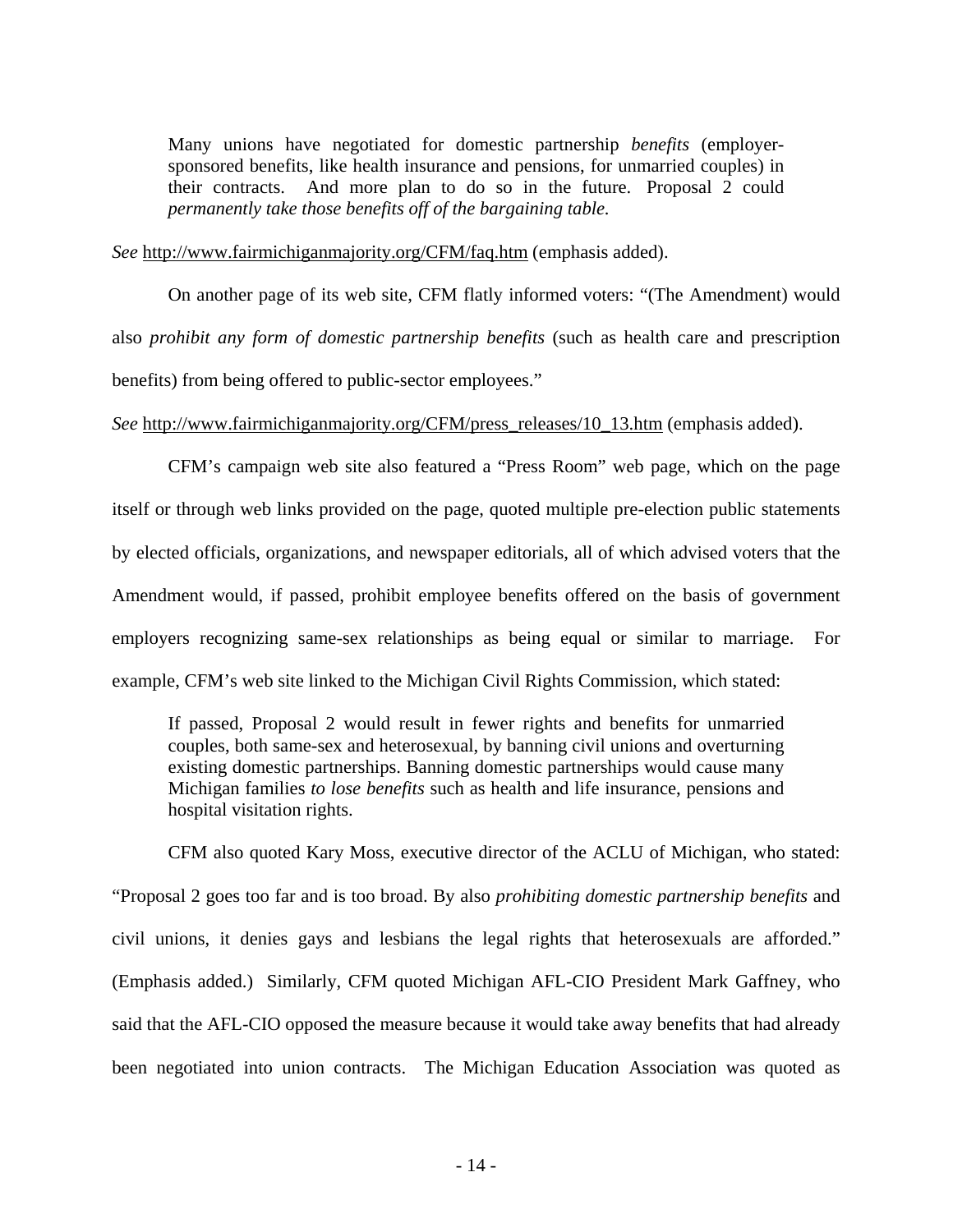saying: "This proposal would *ban domestic partner benefits* offered by public employers, including state universities and school districts." (Emphasis added.)

In a Detroit Free Press editorial column quoted on CFM's web site, Governor Jennifer Granholm was quoted as saying that Proposal 2 "goes far beyond the issue of same-sex marriage. . . .It could *eliminate existing domestic partner benefits* for same-sex and heterosexual couples, and it would outlaw civil unions. …It may result in people losing their health insurance coverage and even being denied the ability to make medical decisions for their loved ones." In like fashion, numerous newspaper editorials were quoted to the same effect, from the Port Huron Times-Herald, to the Adrian Daily Telegram, to the Petoskey News-Review, the Travers City Record-Eagle, the Saginaw News, the Oakland Press, the Macomb Daily, the Lansing State Journal, the Grand Rapids Press, the Monroe Evening News, the Muskegon Chronicle, and the Flint Journal. *See* [http://www.fairmichiganmajority.org/CFM/press\\_releases.htm](http://www.fairmichiganmajority.org/CFM/press_releases.htm) (emphasis added).

In fact, CFM even led voters to believe that the Amendment would also prohibit *private sector* employers from offering employee benefits on the basis of recognizing and treating samesex relationships as being equal or similar to marriage. Prior to the November 2004 election, AFA-Michigan publicly characterized such claims about the Amendment's effect on private sector employers as false. CFM's assertion that the Amendment prohibits same-sex benefits for *government* employees, however, is also reported by the non-partisan Citizens Research Council of Michigan in its September 2004 *CRC Memorandum*:

The Coalition for a Fair Michigan also asserts that passage *would eliminate existing domestic partner benefits that are provided by state universities and some other government employers,* which give health care and other benefits to the unmarried partners of employees. . . . The Coalition, as well as other opponents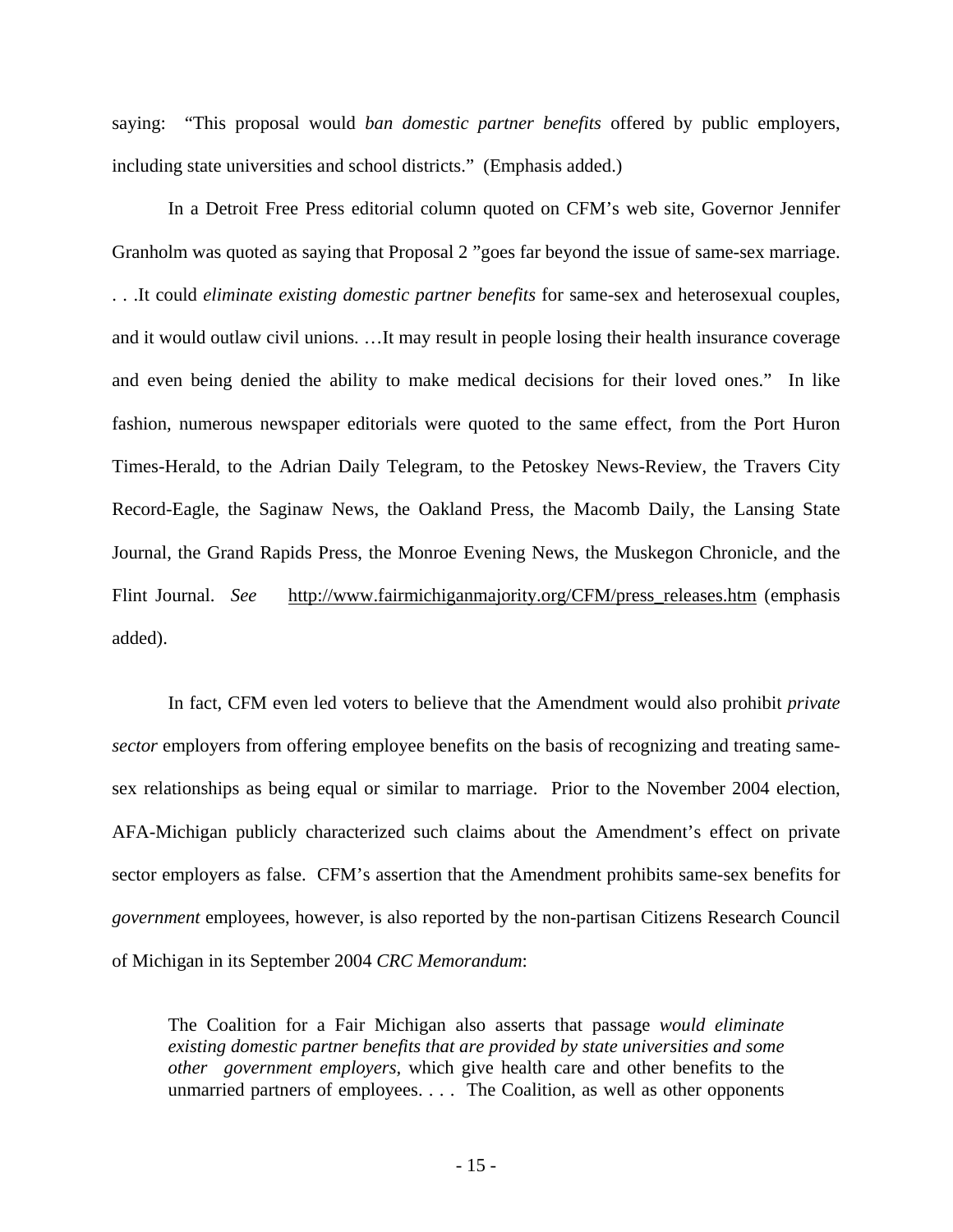of the proposal, suggest that this clause could be interpreted as a basis for *invalidating same-sex domestic benefits offered by public employers,* including the University of Michigan and Wayne State University, the Ann Arbor, Kalamazoo, and Port Huron school districts, and the City of Kalamazoo.

*See* <http://crcmich.org/PUBLICAT/2000s/2004/memo1076.pdf>(emphasis added).

The overwhelming weight of this evidence makes clear that leading public spokespersons on *both sides* of the debate – prominently including Amendment co-author AFA-Michigan on one side, and plaintiffs' counsel, ACLU of Michigan on the other -- *agreed* in their pre-election public statements that the Amendment would prohibit public employee benefits offered on the basis of government *recognition* of same-sex relationships as being equal or similar to marriage. In light of such overwhelming evidence, plaintiffs and their amici cannot credibly argue that voters were unaware of the intended effects of the Amendment or that by approving the Amendment the voters did not intend to ban such benefits..

**F. An independent poll immediately prior to the November 2004 election indicated that Michigan voters opposed government provision of taxpayer-financed benefits to the same-sex partners of government employees by a percentage nearly identical to, and even slightly higher than those who planned to vote for the Amendment.** 

In the midst of public debate on the issue, roughly one month prior to the 2004 election, the *Detroit Free Press* conducted and published a poll of registered voters. In addition to asking whether voters supported the Amendment generally, the *Free Press* also asked specifically whether voters favored or opposed domestic partnership benefits for government employees. On October 2, 2004, the *Detroit Free Press* reported: "In a poll of 830 registered voters conducted Sept. 22-28, support for (the marriage amendment) was at 53 percent...*Even more (54 percent) say local governments and universities should not provide benefits, such as health and life insurance, to the partners of gay and lesbian employees*."

*See* [http://www.freep.com/news/politics/marriagepoll2e\\_20041002.htm](http://www.freep.com/news/politics/marriagepoll2e_20041002.htm) (emphasis added).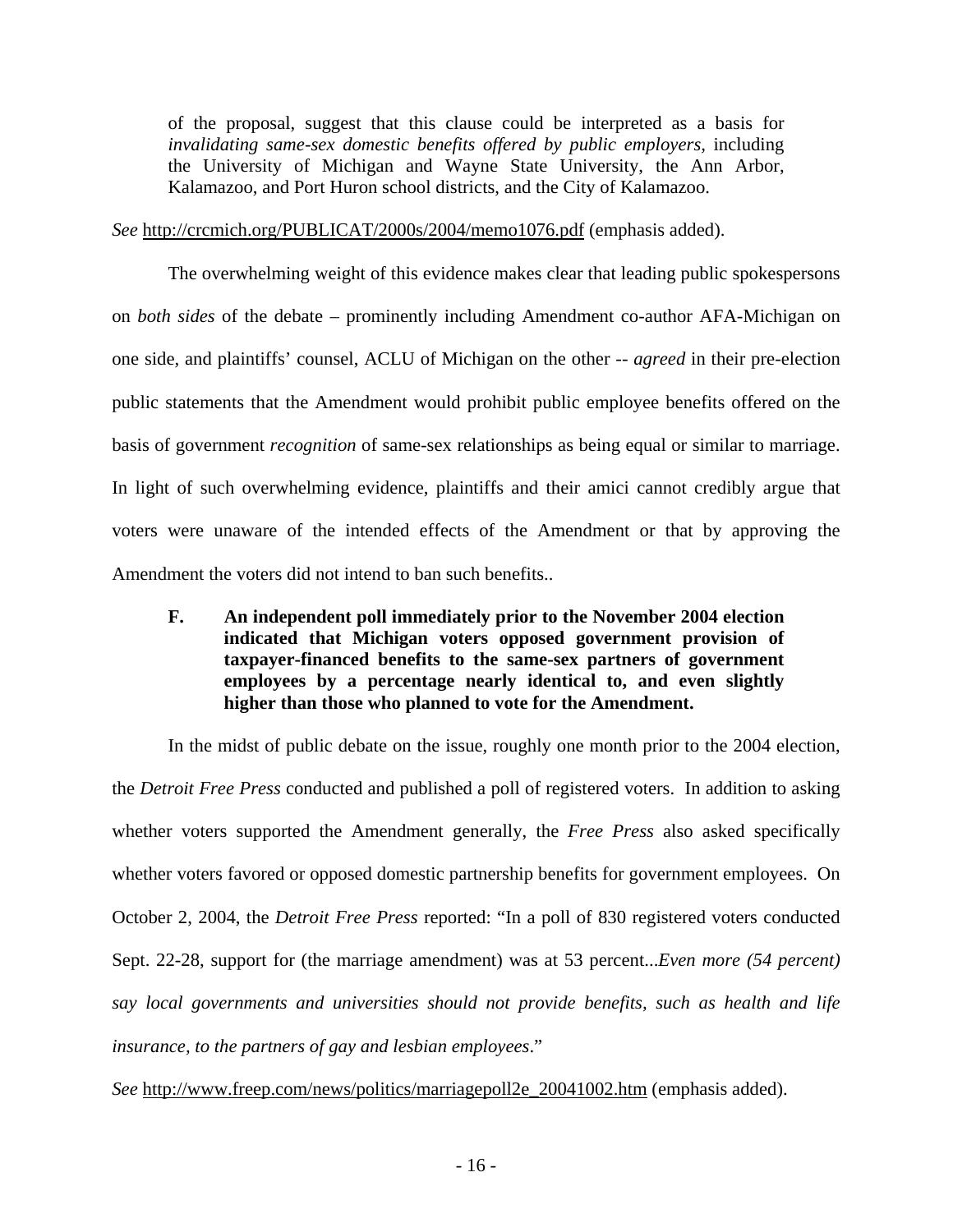This evidence compels the conclusion that not only did the opposition understand the intent of the Amendment to bar government employers from offering taxpayer-financed benefits based on recognition of same-sex relationships, but the citizens of Michigan did as well.

#### **III. The Lower Court Engaged in a Flawed Analysis.**

The lower court found the intent of the people in adopting the Amendment "is contained in the very language of the amendment." Opinion and Order at 7. While the court was correct as far as it went, it did not go far enough. The Amendment does not end there; the court should not have ended there, either. The Amendment goes on to specify the *means* by which it proposed to protect marriage, namely by recognizing only one agreement "as a marriage or similar union for any purpose." It is this language over which the dispute as to intent arose.

The lower court incorrectly couched the intent question in the abstract, asking only what the people of Michigan intended to do *generally*, which is to protect marriage. The proper question to be analyzed here is whether the people in enacting the Amendment intended to protect marriage *specifically* by prohibiting the conferral of taxpayer-financed benefits on samesex couples. It is this question that entails consideration of the circumstances surrounding adoption of the Amendment, and to which we must turn to ascertain the peoples' intent.

When the court did turn to a consideration of the actual language of the Amendment, it did so in a choppy, piecemeal fashion. *See* Opinion at 7-8 (analyzing term "recognize"); 8-9 (analyzing term "union"); and 12 (analyzing phrase "for any purpose"). The lower court's piecemeal approach to analyzing the simple, one-sentence Amendment did violence to its meaning. The rules of constitutional construction require that context be considered:

[W]hile intent must be inferred from the language used, it is not the meaning of the particular words only in the abstract or their strictly grammatical construction alone that governs. The words are to be applied to the subject matter and to the general scope of the provision, and they are to be considered in light of the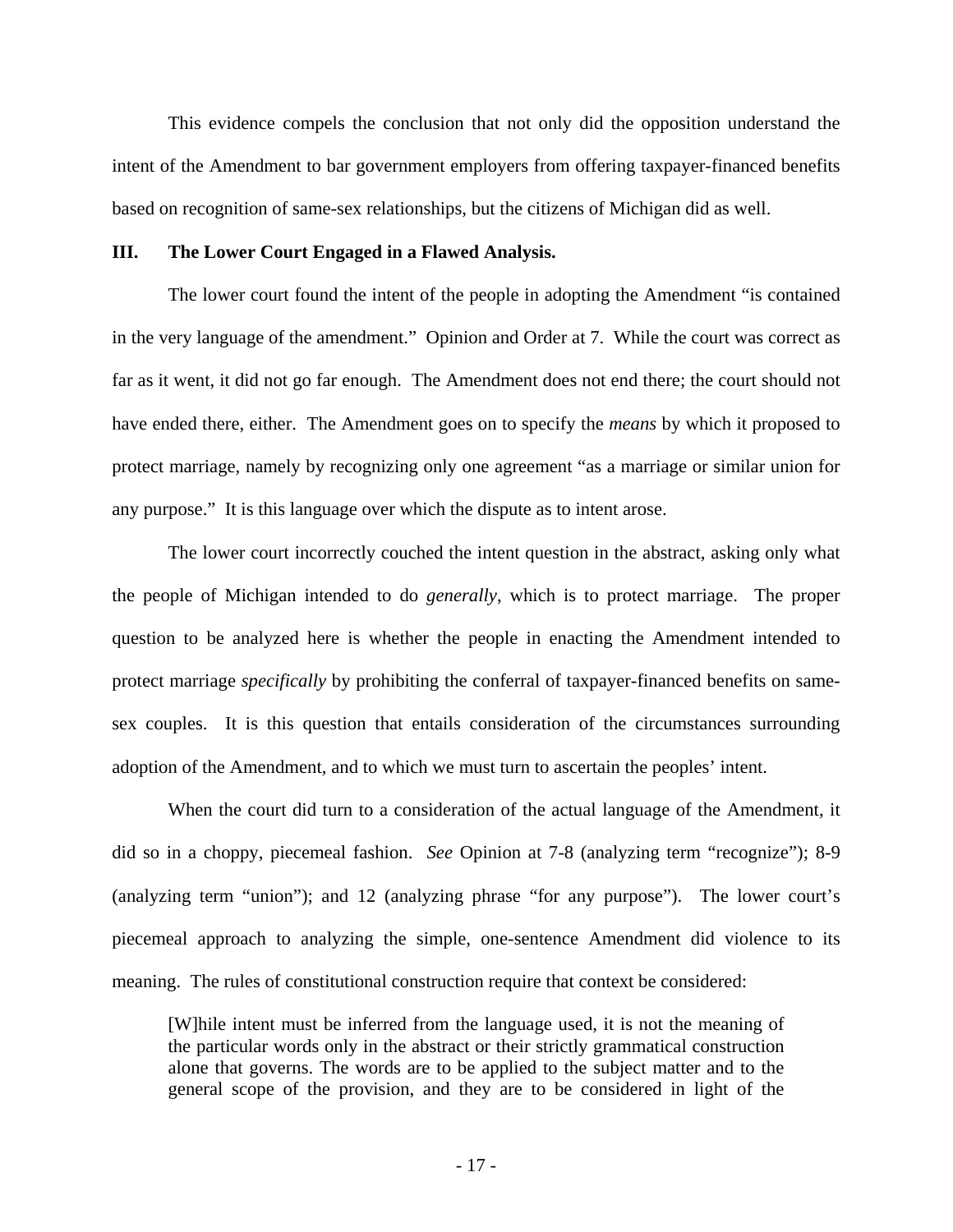general purpose sought to be accomplished or the evil sought to be remedied by the constitution or statute.

*White v. Ann Arbor*, 406 Mich. 554, 562, 281 N.W.2d 283 (1979) (citation omitted).

Applying this analysis here, it is clear from both the context in which the Amendment was proposed and the inclusion of the "for any purpose" language that the intent of the Amendment was to bar government employers from *recognizing* same-sex relationships as being equal or similar to marriage in any form for any purpose, including for the purpose of conferring -- at taxpayers' expense -- so-called "domestic partner" health or other benefits on government employees involved in such relationships.

#### **CONCLUSION**

Under both a plain language analysis and a contextual analysis, the Michigan Marriage Protection Amendment should be interpreted as prohibiting government recognition of same-sex relationships as being equal or similar to marriage "for any purpose," including the extension of taxpayer-funded health or other benefits by public employers to public employees involved in such relationships. The Amendment's prohibition against recognition of any "similar union for any purpose" plainly reaches domestic partnership benefits. Moreover, the circumstances surrounding passage of the Amendment similarly support the conclusion that the voters intended to prohibit the government from recognizing same-sex relationships as equal or similar to marriage "for any purpose," including the offering of taxpayer-financed health or other benefits to government employees under the guise of domestic partnership or other same-sex agreements.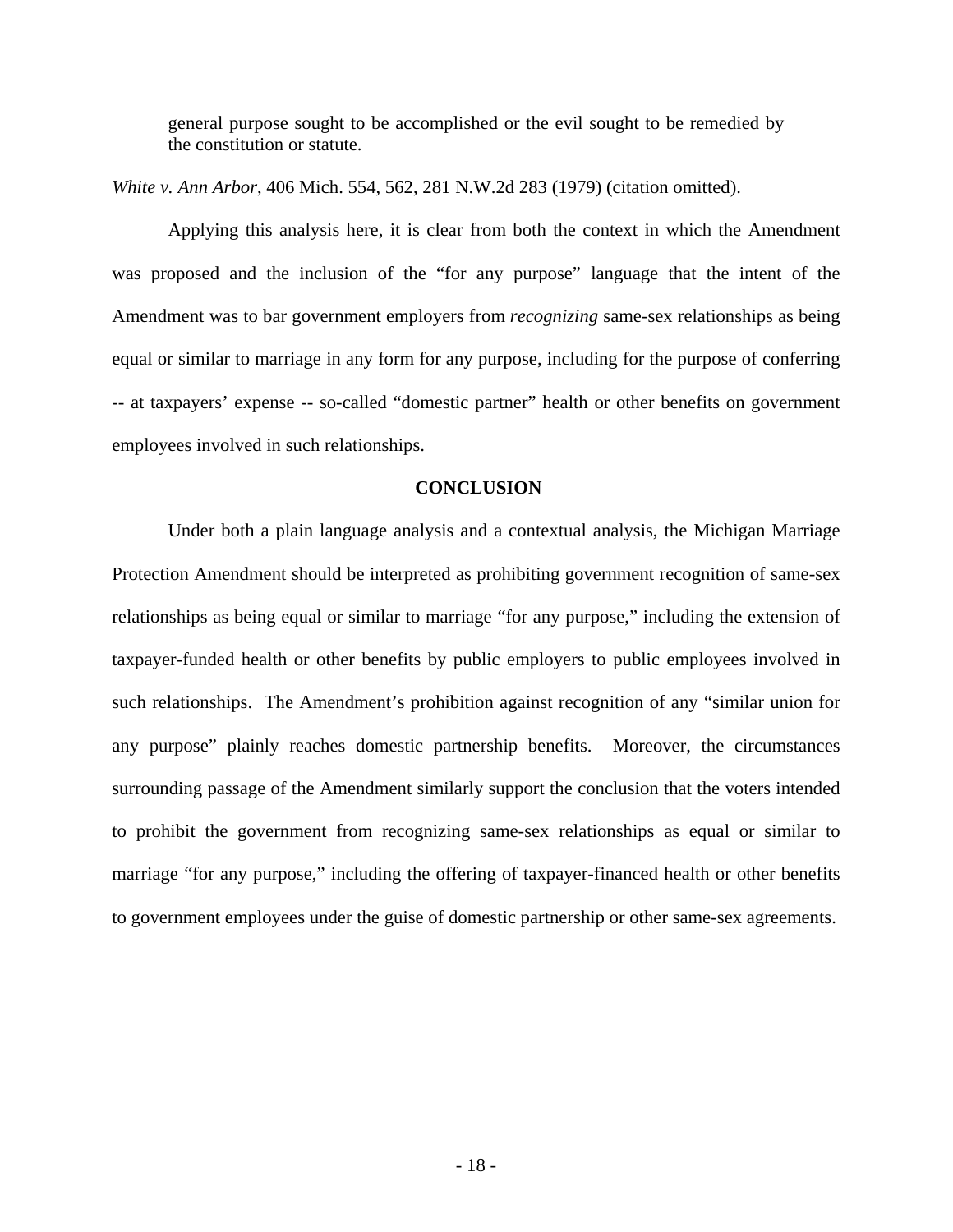Respectfully submitted,

 $\frac{1}{\sqrt{2}}$  ,  $\frac{1}{\sqrt{2}}$  ,  $\frac{1}{\sqrt{2}}$  ,  $\frac{1}{\sqrt{2}}$  ,  $\frac{1}{\sqrt{2}}$  ,  $\frac{1}{\sqrt{2}}$  ,  $\frac{1}{\sqrt{2}}$  ,  $\frac{1}{\sqrt{2}}$  ,  $\frac{1}{\sqrt{2}}$  ,  $\frac{1}{\sqrt{2}}$  ,  $\frac{1}{\sqrt{2}}$  ,  $\frac{1}{\sqrt{2}}$  ,  $\frac{1}{\sqrt{2}}$  ,  $\frac{1}{\sqrt{2}}$  ,  $\frac{1}{\sqrt{2}}$ 

 $\frac{1}{\sqrt{2}}$  ,  $\frac{1}{\sqrt{2}}$  ,  $\frac{1}{\sqrt{2}}$  ,  $\frac{1}{\sqrt{2}}$  ,  $\frac{1}{\sqrt{2}}$  ,  $\frac{1}{\sqrt{2}}$  ,  $\frac{1}{\sqrt{2}}$  ,  $\frac{1}{\sqrt{2}}$  ,  $\frac{1}{\sqrt{2}}$  ,  $\frac{1}{\sqrt{2}}$  ,  $\frac{1}{\sqrt{2}}$  ,  $\frac{1}{\sqrt{2}}$  ,  $\frac{1}{\sqrt{2}}$  ,  $\frac{1}{\sqrt{2}}$  ,  $\frac{1}{\sqrt{2}}$ 

 Stephen M. Crampton Chief Counsel American Family Association Center for Law & Policy P.O. Drawer 2440/100 Parkgate Dr. Tupelo, MS 38803 662/680-3886

 LaRae G. Munk (P41154) Attorney at Law Law Office of La Rae G. Munk, PC 4908 Tucker St. Midland, MI 48640 989-832-2889

 *Counsel for Amicus Curiae American Family Association of Michigan*